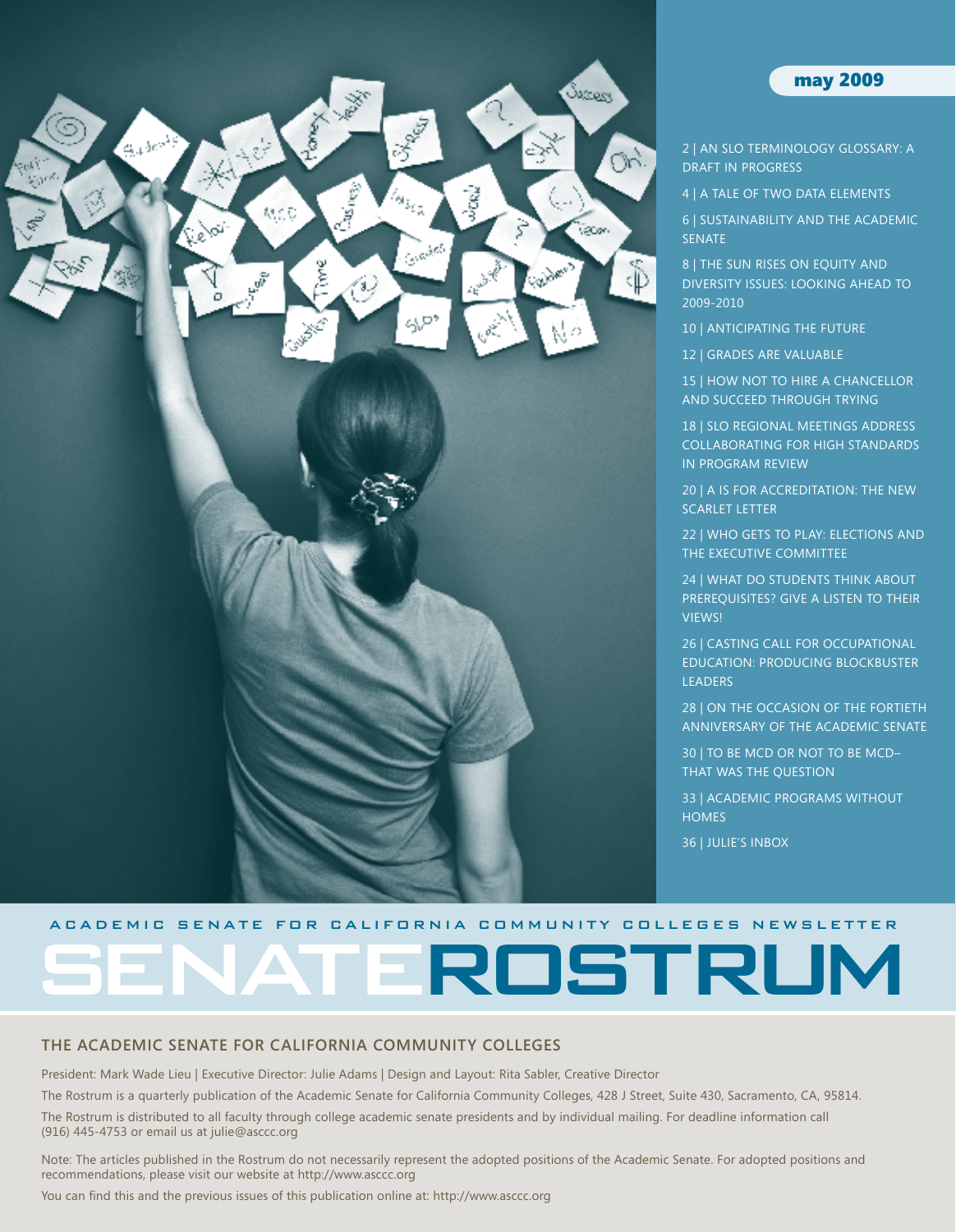# <span id="page-1-0"></span>An SLO Terminology Glossary: A Draft in Progress

BY LESLEY KAWAGUCHI, CHAIR, ACCREDITATION AND SLO COMMITTEE

ith the introduction of the 2002<br>Accreditation Standards, California<br>community college faculty tentatively<br>waded into the waters of Student<br>Learning Outcomes (SLOs) and<br>assessment. At a Spring 2009 plenary breakout sesith the introduction of the 2002 Accreditation Standards, California community college faculty tentatively waded into the waters of Student Learning Outcomes (SLOs) and sion, some preliminary results were presented from a recent survey of SLO coordinators conducted by the Academic Senate's Accreditation and SLO Committee. In the survey, which will be more fully reported in a forthcoming Academic Senate for California Community Colleges (ASCCC) paper, most of the respondents stated that their colleges had waded into the SLO waters by 2008. Most had reached the "development stage" of the Accrediting Commission for Junior and Community Colleges (ACCJC) rubric on Student Learning Outcomes and looked forward to reaching the proficiency stage by 2012 (see p. 3, *http://www. laccd.edu/inst\_effectiveness/Student\_Learning/documents/ACCJCRubricTableSept2007.pdf* [\)](http://www.laccd.edu/inst_effectiveness/Student_Learning/documents/ACCJCRubricTableSept2007.pdf). As faculty members have increased their participation in SLOs and assessment, some confusion has arisen in terminology, especially as they collaborated with their college institutional researchers.

At the Spring 2008 Plenary Session, a resolution was passed to address this confusion. Resolution 2.02 S08 read:

*Whereas, There is some confusion regarding definitions of key terms relevant to student learning outcomes and assessment; and*

*Whereas, There is no consensus across the state as to what defines a "program" and this directly impacts student learning outcomes and assessment practices;* 

*Resolved, That the Academic Senate for California Community Colleges address the confusion in the field by researching and developing a glossary of common terms for student learning outcomes and assessment.*

A collaborative group comprised of members of the Academic Senate's Accreditation and SLO Committee and the Research and Planning Group for the California Community Colleges (RP Group) developed an initial draft of this glossary early in 2009. The first draft of the glossary largely reflects expertise culled from articles and books written by educators and practitioners in the fields of student learning and assessment. (A copy of the Draft Glossary is available at *[http://sloassessment.com/ya](http://sloassessment.com/yahoo_site_admin/assets/docs/Glossary_rough_draft_final.61134559.pdf)[hoo\\_site\\_admin/assets/docs/Glossary\\_rough\\_draft\\_fi](http://sloassessment.com/yahoo_site_admin/assets/docs/Glossary_rough_draft_final.61134559.pdf)[nal.61134559.pdf](http://sloassessment.com/yahoo_site_admin/assets/docs/Glossary_rough_draft_final.61134559.pdf))*. Moreover, the Academic Senate has prior working definitions that were also incorporated into this draft. (See T*he 2002 Accreditation Standards: Implementation* (adopted Fall 2004), pp. 5, 19-21, and *Working with the 2002 Accreditation Standards: The Faculty's Role* (adopted Spring 2005), p. 12.)

Over the course of the past year since the resolution was passed, with the turnover in SLO coordinators, the increased working relationship between SLO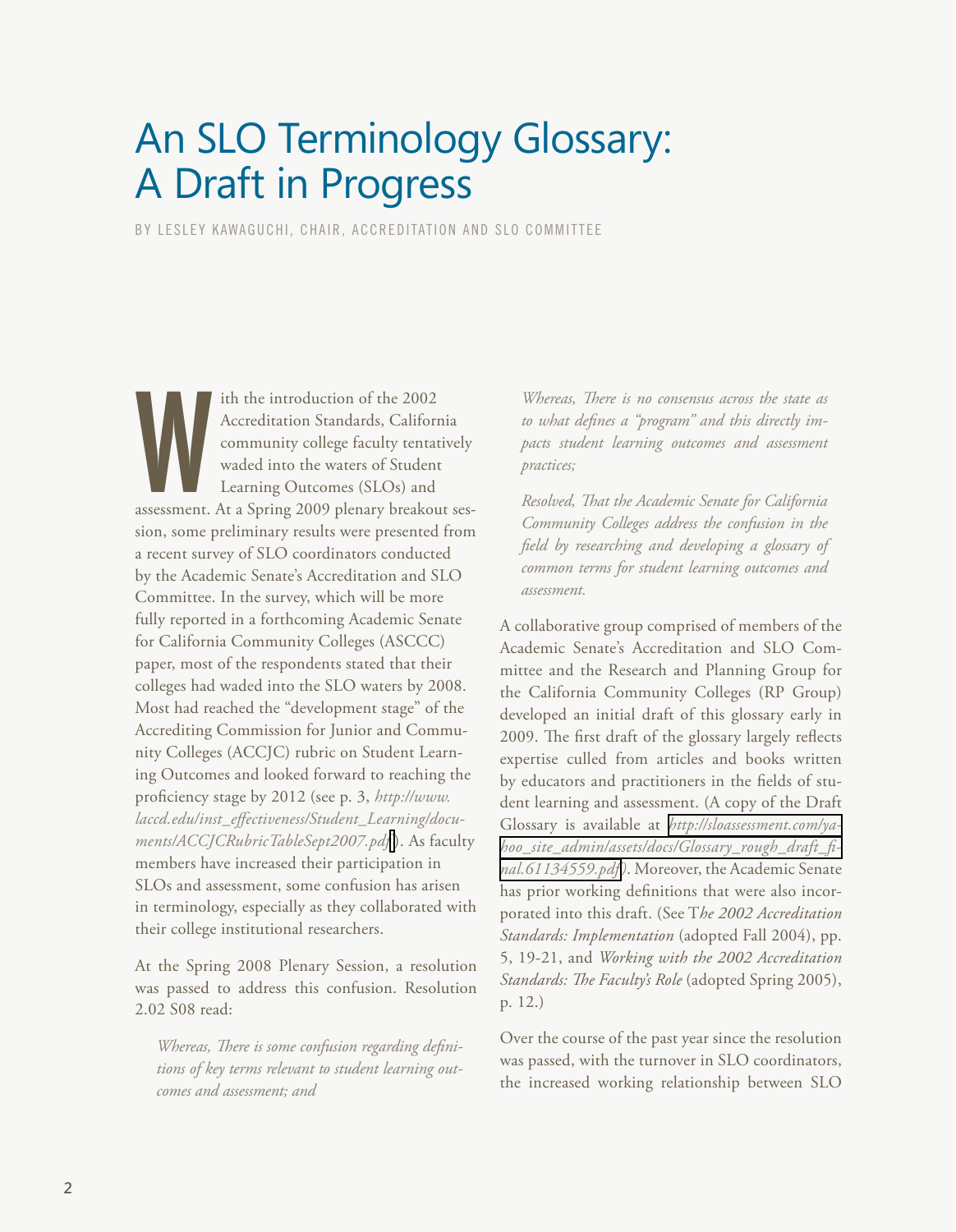

coordinators and institutional researchers at many colleges, and the need for all faculty as well as entire campus communities to engage in SLO development and assessment, it has become clear that the necessity for a glossary extends to all persons engaged in these discussions.

The goal of the glossary is to provide a common language and an important resource for faculty, including the SLO coordinators, and institutional researchers. As SLO development and assessment move toward proficiency, the entire campus community needs to communicate. Thus, the glossary, while largely intended initially for the SLO coordinators and institutional researchers, becomes critical for the entire college community as a means to dialogue effectively about student learning, student learning outcomes, and assessment.

The process for refining this glossary began with the SLO coordinators and institutional researchers. The glossary has been vetted by these groups via the Senate's Accreditation and SLO Committee and at the SLO Regional meetings held in March 2009. Members of the Academic Senate Executive Committee, who approved the first reading of the draft for further discussion, and attendees at the SLO Institute in July will also be asked for their input, as well as any of you who wish to participate. During the summer and early fall, the Accreditation

and SLO Committee and the Academic Senate-RP Group collaborative will discuss and incorporate needed terms and edits, such as clarifying the use of multiple seemingly interchangeable terms. Where possible examples will be provided to help the field better understand the concepts. The glossary will return to the Academic Senate Executive Commitee for a second reading in the fall and then will be shared with the field for approval at the Fall 2009

Plenary Session.

Ultimately local senates and faculty are the ones to determine which definitions they will use or modify. For instance, to clarify reports and self studies, local senates can define their own terms and reference their language to the glossary in order to make their processes clear. Thus, while the proposed glossary is in response to a resolution, choice of terminology remains locally controlled. <sup>g</sup>

> Ultimately local senates and faculty are the ones to determine which definitions they will use or modify.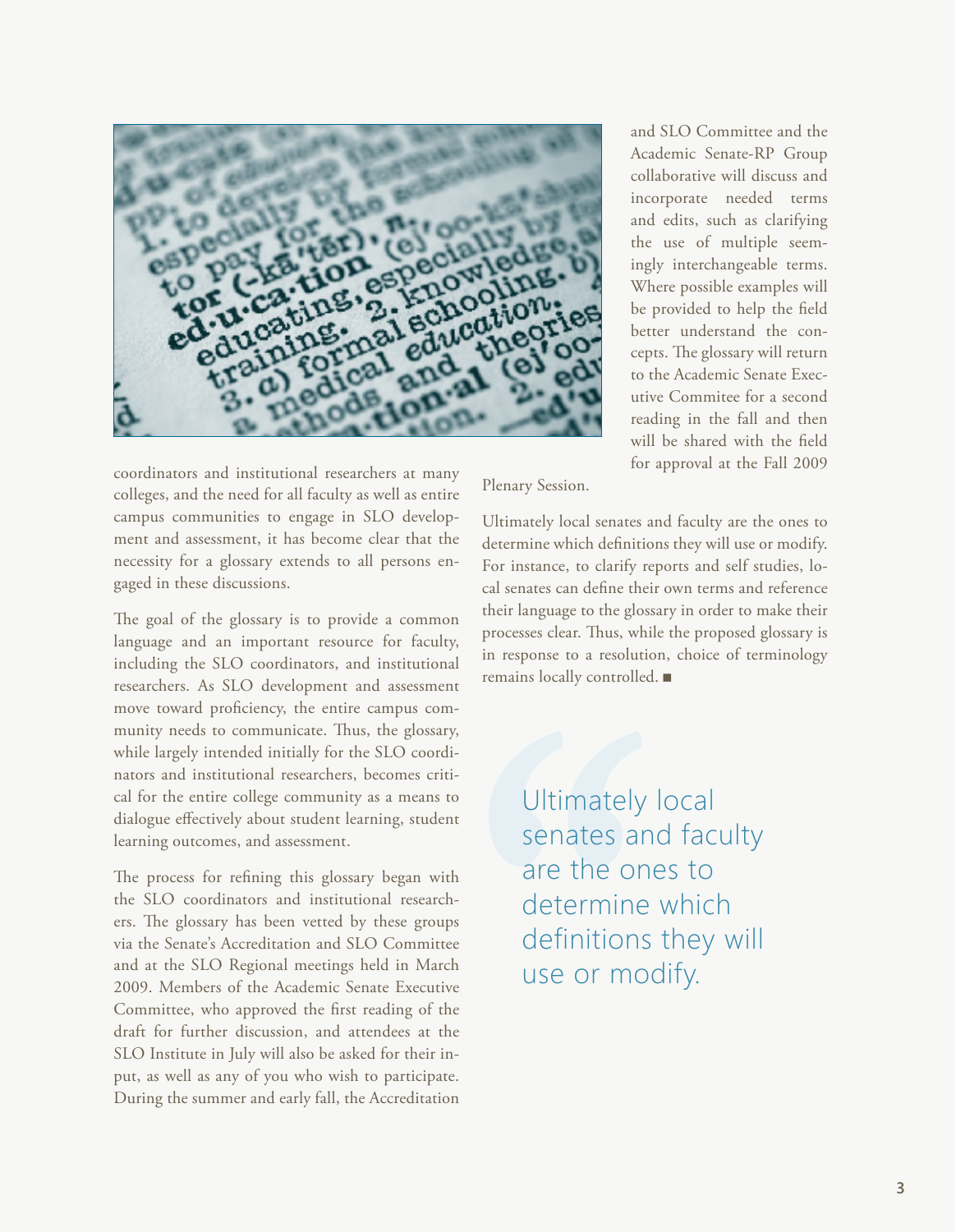# <span id="page-3-0"></span>A Tale of Two Data Elements

BY MARK WADE LIEU, PRESIDENT, AND JANET FULKS, CURRICULUM CHAIR

or a friend, it was the best of times, yet it<br>the worst of times. He had bought a beat<br>ful new carpet for the living room, but ra<br>than enjoy his new floor covering, the res<br>was that he became uncomfortably aware<br>of the din or a friend, it was the best of times, yet it was the worst of times. He had bought a beautiful new carpet for the living room, but rather than enjoy his new floor covering, the result was that he became uncomfortably aware shoddy condition of the baseboards.

In a similar way, when we in the community colleges work to address one issue, we often end up becoming uncomfortably aware of others. Such is the case with our work on the proper coding of our courses for MIS reporting.

When the Chancellor's Office developed the Accountability Reporting for Community Colleges (ARCC), it became clear that the coding for basic skills course progress, in a data element which is called CB21, was inaccurate and essentially useless for reporting on student advancement through basic skills courses. This problem became more acute when the Legislature made it clear that funding for the Basic Skills Initiative was linked to such reports.

What is CB21, and what is wrong with it? In brief, CB21 is a data element that shows how many levels below transfer a mathematics, English, reading, or English as a Second Language (ESL) course is. This is indicated by an "A" for one level below, "B" for two levels below," "C" for three levels below, and "Y" for anything else. The problem is that neither curriculum committees nor faculty have had much to do with MIS coding and reporting, so the assignment of a CB21 code to mathematics, English, reading, and ESL courses was generally done by someone in the MIS department, a vice-president of instruction, or a staff member, sometimes without a thorough knowledge of the curriculum and with just the college catalog and course outlines as references. Not surprisingly, since

neither of these reference sources is always clear about sequencing, this has resulted in some major errors in coding, including a preponderance of courses that are simply coded at the same level, regardless how they fit in the sequence. In addition, sequencing is relative to each college's unique course interpretations, such that aggregate system data provides little usable information. (For more information, refer to the December 2008 *Rostrum* article "What Is Basic Skills Coding About Anyway?)

How then to address this problem? In Fall 2008, the Academic Senate took the lead by bringing together faculty to first discuss how many levels below transfer each area required, and second, to provide a description of what a course at each level would comprise. Over 140 faculty were involved in the process, and as of April 2009 the rubrics had been vetted and refined by over 333 faculty experts. The final rubrics, including the improvements from the vetting, will be published for use in June 2009. Directions for recoding will be rolled out at the Curriculum Institute and through various other training opportunities. Faculty will be encouraged to work with MIS specialists, curriculum technicians, researchers, and vice presidents to use the rubrics to code their basic skills courses. The result will be greater accuracy in course coding, which will not only provide better information to assist in local program review but also comparable data across the system. In addition, there will be a much better idea of how students are progressing at each level of basic skills courses and specifically where interventions are needed.

One issue appears to now be successfully (or nearly so) addressed. However, given that chaos hates a void, it should be no surprise that the focus on CB21 has also alerted the Chancellor's Office to problematic coding of another data element, this time CB08. CB08 is a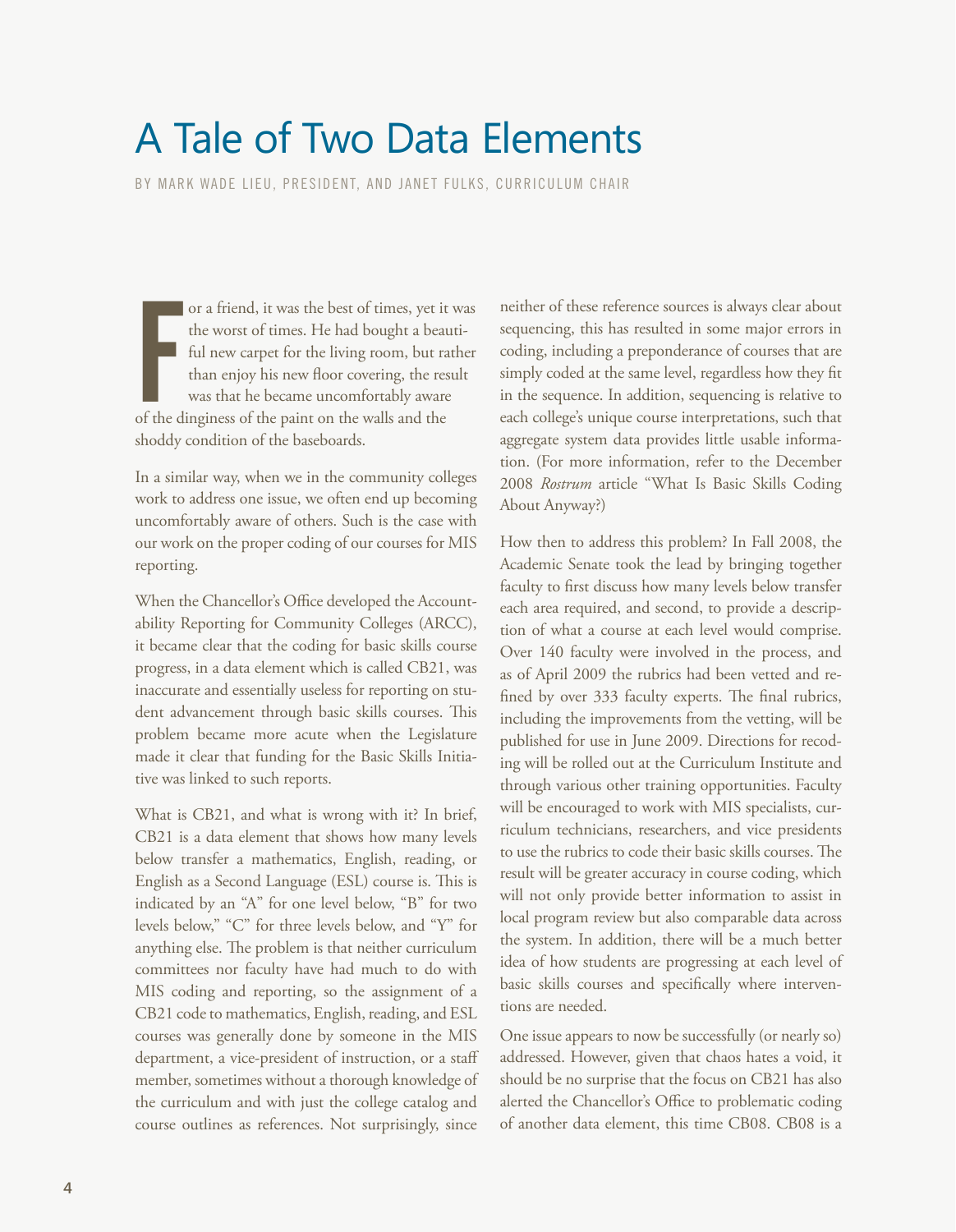In a similar way, when we in the community colleges work to address one issue, we often end up becoming uncomfortably aware of others.

much simpler data element and shows whether or not a course is degree-applicable. What, you may wonder, could be the problem with such a straight-forward determination?

In actuality, there has been a problem with CB08 coding for a while. When Basic Skills Initiative moneys were first distributed, several colleges were found, based on their MIS reporting, to have no basic skills courses. Since the BSI moneys were divvied up based on basic skills course FTES, the colleges that got nothing quickly noticed something was wrong. The problem was in their coding for CB08. By definition, a basic skills course cannot be degree-applicable. Some colleges coded all credit courses as degree-applicable - hence, the lack of basic skills courses in their MIS reporting.

Not surprisingly, these colleges quickly attended to aspects of the miscoding of CB08 in order to garner their fair share of basic skills moneys. What the recent attention to CB21 has brought to light, however, is that a significant number of courses are still being miscoded under CB08. One point of confusion is the fact that the community colleges continue to have courses below transfer level that satisfy the requirement for an associate degree and are hence degree-applicable. At the current time, in English, this includes a course one level below freshman composition; and in mathematics, this includes both courses at the level of intermediate and elementary algebra. (Note: With the change in associate degree requirements in Fall 2009, more colleges will probably elect to restrict degree-applicability to Freshman composition and intermediate algebra.)

Now you may be thinking, "Well, too bad for them. If they are still miscoding courses, they deserve to lose the additional basic skills moneys they might otherwise be getting." However, the problem is more than just money (although it's hard to imagine any problem bigger than money at the current time). The problem is even more than compliance with Title 5. The problem is also data.

In an initial review of CB08 coding, the Academic Senate found that courses as low as third-grade arithmetic, and even noncredit courses, were being inaccurately coded as degree-applicable. In a follow up research study, the Academic Senate took the mathematics coding that was currently entered and looked to see what would happen with the data when the CB08 coding was corrected. The results showed a significant change in the success rates for basic skills mathematics. For the 11 colleges with the lowest basic skills success rates last year, the corrected coding indicated significantly higher success rates in basic skills mathematics.

With a great sigh, you are probably now asking what this tale of two data elements is leading to. The first message is to alert you to the need for basic skills faculty to work with their MIS departments and others in the review of coding for CB21 and CB08 this coming fall. The benefit of improved coding is better data that will show how our work through the Basic Skills Initiative is actually helping our students to better succeed, thereby laying the groundwork for increased funding in the future. The danger in not attending to the coding is the generation of inaccurate data that may mislead your college as to how well students are learning and succeeding.

The broader message is simply a reminder that everything we do is interconnected. Nothing really functions in isolation, and we would be foolish to ever assume so.

Our friend finally repainted the walls and fixed up the base boards. Now he realizes how badly he needs to reupholster the couch. ■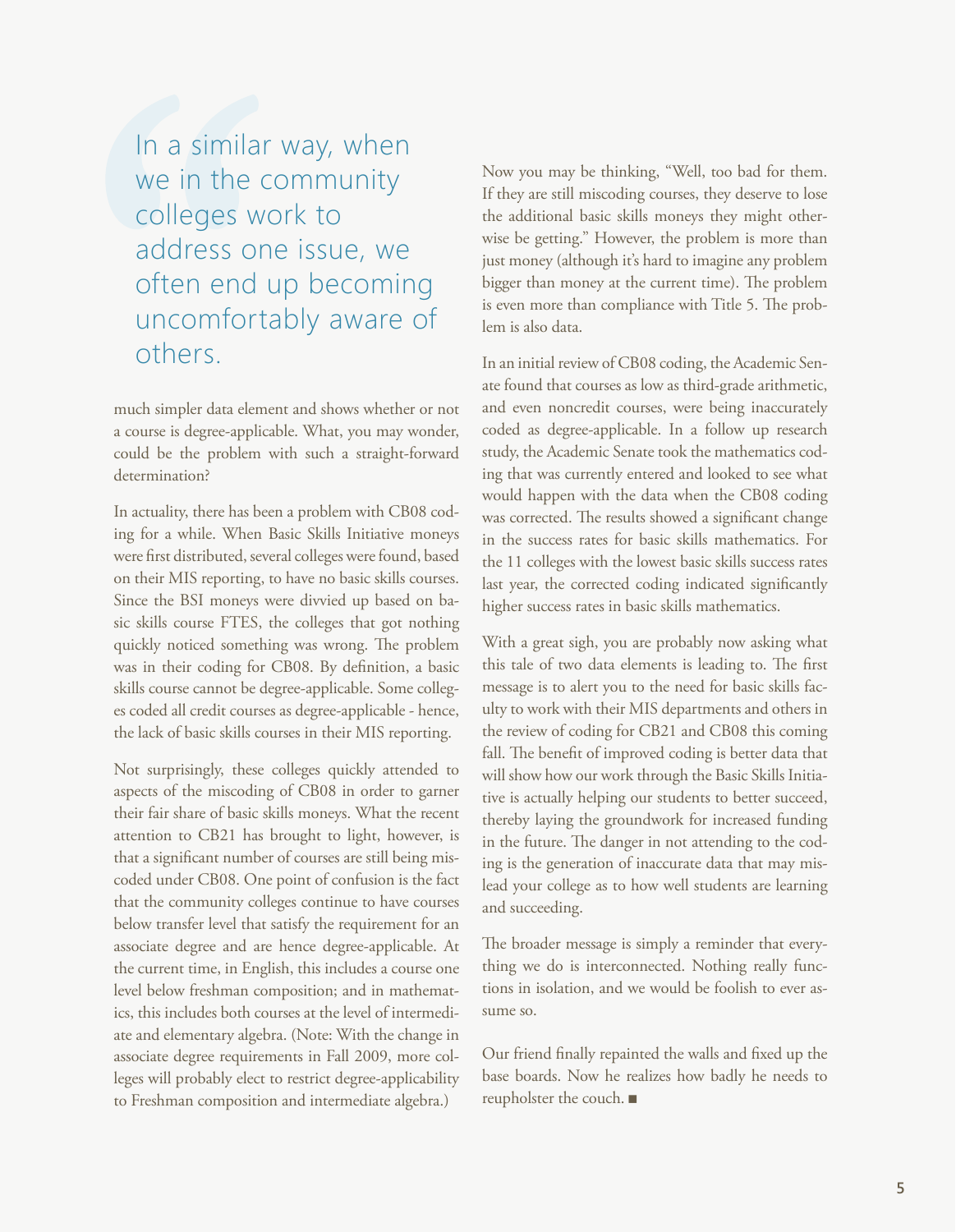# <span id="page-5-0"></span>Sustainability and the Academic Senate

BY DAVID BEAULIEU, EAST LA COLLEGE DON GAUTHIER, LA VALLEY COLLEGE

*Resolved, That the Academic Senate for California Community Colleges strongly support discussions among community college faculty and with colleagues from the University of California and California State University about the development of sustainability curriculum; and*

*Resolved, That the Academic Senate for California Community Colleges offer breakouts on the development of sustainability curriculum in career technical education, science, technology, engineering, and mathematics, and liberal arts areas at the Spring 2009 Plenary Session. (Resolution 9.04 F08)* 

From corporate boardrooms to the halls of Congress and the White House, sustainability has emerged as perhaps the defining issue of the decade. Growing public awareness of the consequences of global warming linked to the burning of fossil fuels (i.e., disappearing arctic sea ice, habitat loss, rising global average temperatures) have spurred calls for action around the world. Architects and engineers early on realized the impacts of buildings and cities on global climate and the environment.<sup>1</sup> Through the U.S. Green Building Council, a set of design and construction standards known as LEED (for Leadership in Energy and Environmental Design; now entering its third version<sup>2</sup>) have been established to certify buildings that minimize their environmental impacts. In addition, architects through the 2010 Initiative and the 2030 Imperative<sup>3</sup> have sought to mobilize a public response to global warming concerns by holding online teach-ins and conferences. Leading climate experts, such as Dr. James Hanson, the Director of the NASA Goddard Institute for Space Studies,<sup>4</sup> have spoken out sharply, and educational institutions, faculty, students and staff have signed on in support of efforts to curb global warming and to work for a more sustainable future. These are only a few of the many efforts under way to bring sustainability, "green" technology and environmentally-sound practices forward after decades of denial and procrastination in the disguise of debate.

Sustainability has been defined as the ability "[to meet] the needs of the present without compromising the ability of future generations to meet their own needs." This definition first emerged from the 1987 Brundtland Commission Report, entitled *Our Common Future,* which examined development issues in the less developed world.<sup>5</sup> The term can now be found in discussions of sustainable cities, agriculture, resource use, renewable energy, economics and consumer goods. In many ways, the term speaks to the long-term in a manner that "green" and "environmental" do not. Sustainability makes an explicit commitment to the future by demanding that decisions we make today consider the future needs of society. In other words, future needs are as important to consider as the demands of the present.

<sup>1</sup> *<http://www.epa.gov/greenbuilding/pubs/gbstats.pdf>*

<sup>2</sup> *<http://www.usgbc.org/>*

<sup>3</sup> *<http://www.architecture2030.org/>*

<sup>4</sup> *[http://www.columbia.edu/~jeh1/2008/TwentyYears-](http://www.columbia.edu/~jeh1/2008/TwentyYearsLater_20080623.pdf)[Later\\_20080623.pdf](http://www.columbia.edu/~jeh1/2008/TwentyYearsLater_20080623.pdf)*

<sup>5</sup> *[http://www.worldinbalance.net/agreements/1987](http://www.worldinbalance.net/agreements/1987-brundtland.php) [brundtland.php](http://www.worldinbalance.net/agreements/1987-brundtland.php)*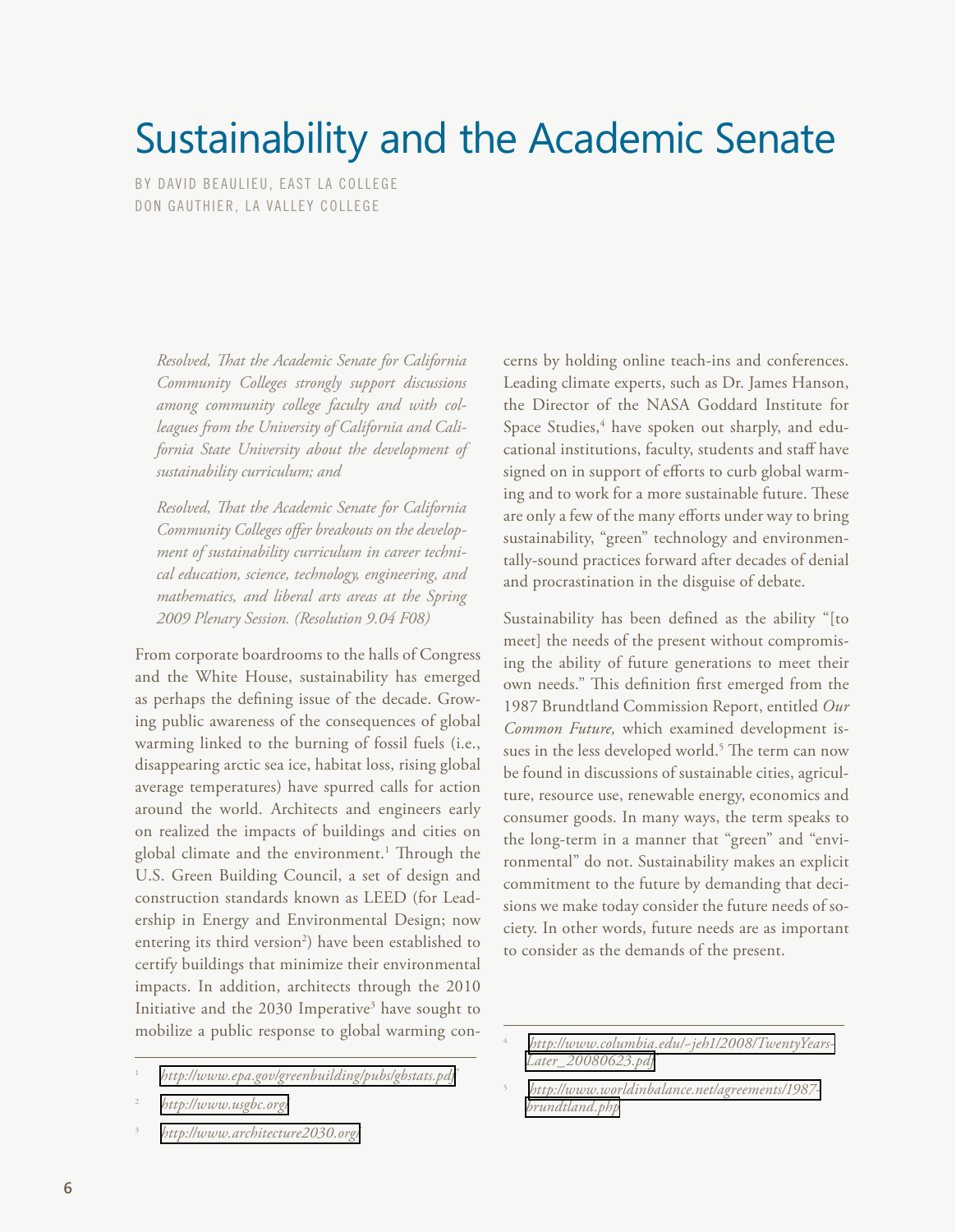So, why is the Academic Senate involved in this issue and why have there been two resolutions and a plenary break-out session in the past year?

First and foremost, the academic and professional matters that Title 5 charges us with monitoring include curriculum, degree and certificate requirements, educational program development, and processes for institutional planning and budget development. Across the state, faculty in large and small districts, at rural and urban colleges, have begun to write new courses, develop new programs in sustainability, and design career technical education certificates for "green collar" occupations. Others have sought to infuse sustainability into a wide-range of disciplines. As part of our collective mission to address issues of concern to the communities we serve, many of us have also sponsored speakers, held workshops and seminars, and conducted community outreach and education on the issue of sustainability. These efforts call out for some degree of coordination and sharing of best practices and lessons learned. The Academic Senate is best situated to be of service in supporting and facilitating discussions, organizing workshops and conferences, and generally acting as a clearinghouse for all of this innovative and exciting activity. Along these lines, the Spring 2009 Plenary offered a wellattended breakout on sustainability under the aegis of the new Futures Committee and led by the Los Angeles Community College District.

For many of our colleges, it has been a time of rebuilding as bond dollars have poured in and allowed us to modernize infrastructure and refurbish older buildings, as well as to construct new state-of-theart facilities. For some campuses, LEED-certified buildings have been built that offer new teaching and learning opportunities in sustainability for faculty and students. There is also the promise of lower maintenance and operating costs in future years as the result of energy-saving investments in the present. Recent and anticipated legislation promises to provide significant reductions in capital outlay for new green technologies through various investment credits and depreciation methods. In all, it's a very exciting time for the California community colleges.

New work lies ahead for all of us as new opportunities fuel demand for our classrooms and laboratories, and the expertise of our faculty. New disciplines and programs require new faculty as well. Defining minimum qualifications for academic disciplines, new technologies and "green" jobs will be a special challenge, since the pace of change thus far has been rapid and widespread. New job opportunities will require new training programs, new curricula, new facilities and equipment. We will be speaking more to our business leaders and community partners, seeking their guidance and support. Flexibility, agility, and a constant commitment to quality will be in demand as we move forward to "build the road as we travel"  $\blacksquare$ 

For many of our colleges, it has been a time of rebuilding as bond dollars have poured in and allowed us to modernize infrastructure and refurbish older buildings, as well as to construct new stateof-the-art facilities.

<sup>6</sup> Morrison, Roy. 1997. *We Build the Road as We Travel.*  Essential Books.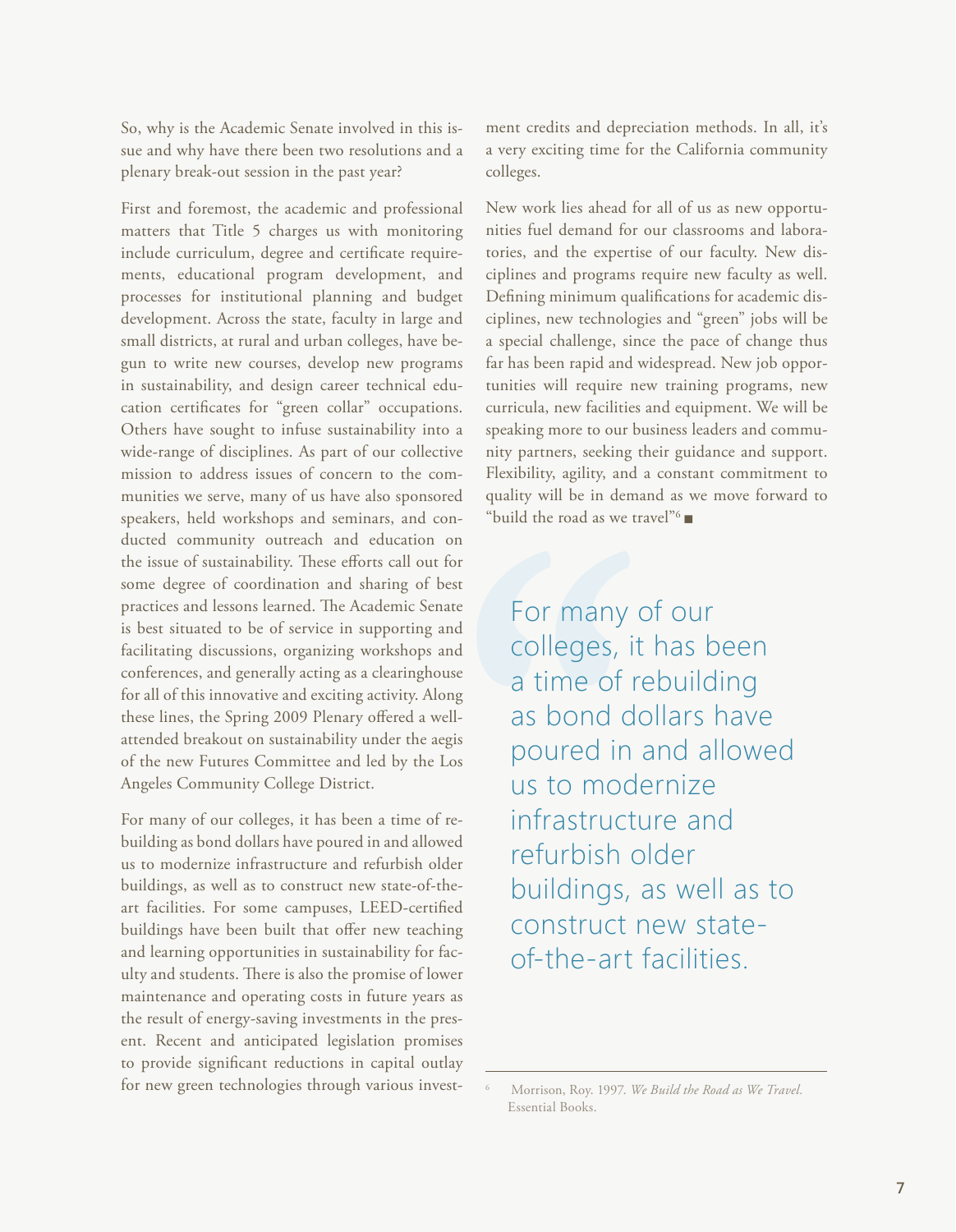## <span id="page-7-0"></span>The Sun Rises on Equity and Diversity Issues: Looking Ahead to 2009-2010

by Beth Smith, Chair, Equity and Diversity Action Committee

ith all the activities occurring at our<br>colleges, the ones with due dates and<br>compliance requirements often rise and<br>stay at the top of the to-do list. That<br>means that issues like hiring diverse<br>faculty, developing cultura ith all the activities occurring at our colleges, the ones with due dates and compliance requirements often rise and stay at the top of the to-do list. That means that issues like hiring diverse or increasing student equity find a home on the back burners until there is motivation to move these issues to the front. The next academic year, 2009- 2010, will be the right time to bring to the forefront all of those simmering, yet important discussions of equity and diversity. The reasons why next year is so opportune follow.

For the first time, the Academic Senate is planning an institute on equity and diversity. Our colleagues at the Faculty Association for California Community Colleges (FACCC) sponsored an equity and diversity conference, also for the first time, in January 2009, and it was a wonderful success. Building on FAC-CC's success, the Academic Senate's institute will take place February 19-20, 2010, in Anaheim, and while no planning has taken place yet, the Executive Committee is interested in keeping the cost for attendance very low. Strands and topics to be included will most likely include student equity and basic skills along with training for hiring committees and developing culturally sensitive teaching methodologies. These particular strands are important because local colleges have funding to support faculty development in these areas.

Yes, your college and district have funds to support many of your senate's activities regarding student equity and hiring diverse faculty and other equal employment opportunities. For once, senates do not have go to begging. Basic Skills Initiative funding may be used, depending on your local expenditure plan, for faculty to learn about student success for all cohorts of students, especially proven methodologies for some of our traditionally unsuccessful groups of students. Plus your human resources department has received funding for equal employment opportunity (EEO) activities, including training of faculty, outreach and recruiting, and other campus based activities to promote a campus climate that is welcoming and accepting of all. All these funds are included in the budget for 2009-2010! Your senate can begin planning now to use these funds appropriately for progress toward your college mission and goals.

Data on the 2007-08 expenditures of the \$1.7 million statewide for EEO activities show that only 54 districts reported expenditures of the funds, and only 10 districts of those 54 reporting spent the entire amount allocated to them. Why wasn't the total amount expended on diversity and equity training, recruiting, and development more? Not all colleges were hiring last year, but the fact that there are still carry-over funds available from the last two years in

Senates will be wise to begin the new academic year with knowledge of the amount available to be spent on these important activities.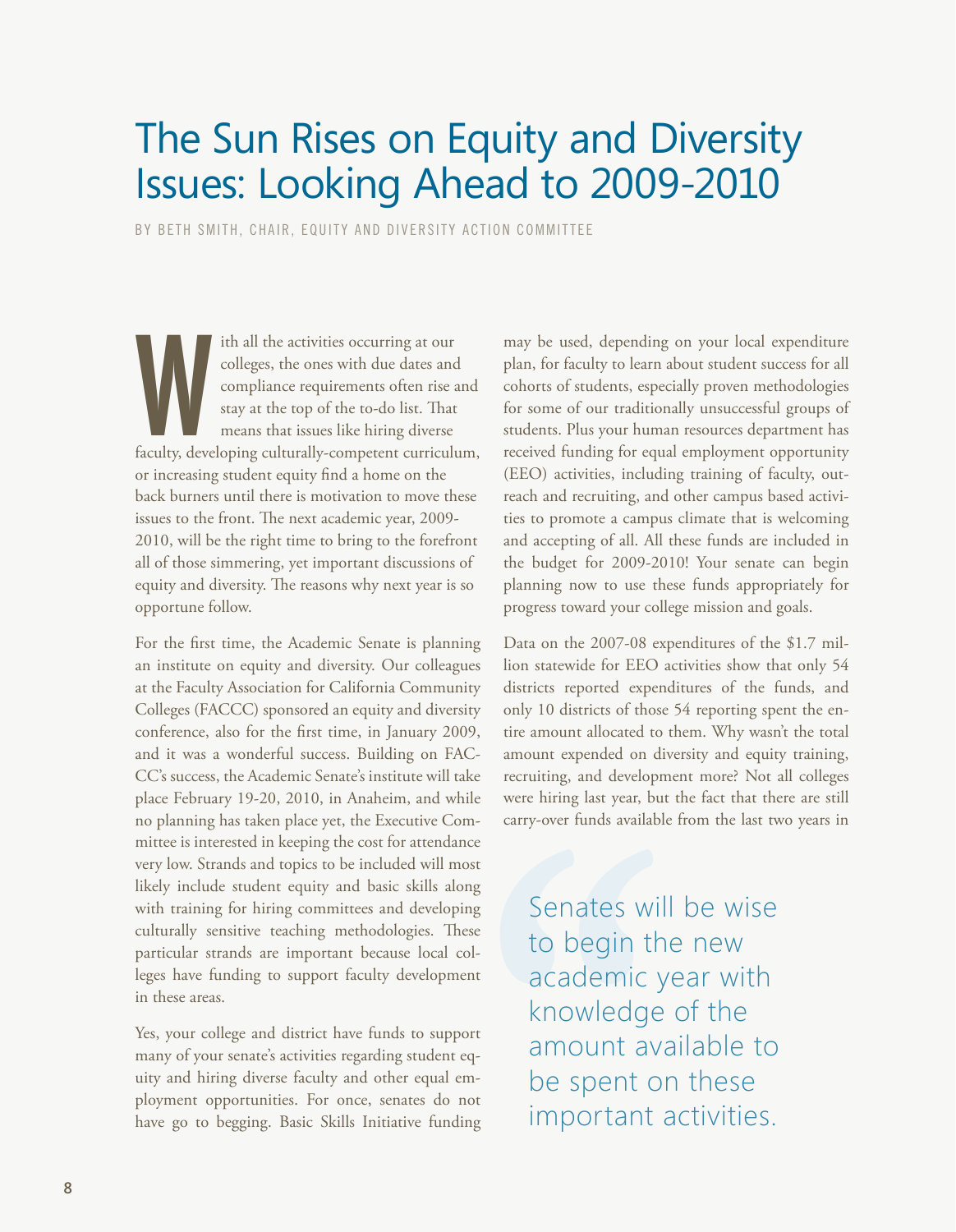

this category seems to indicate a bigger problem than recent lack of hiring. Senates will be wise to begin the new academic year with knowledge of the amount available to be spent on these important activities. Check with your director of human resources or EEO director.

Planning must drive budgets, but in the case of EEO plans and budgets, the Chancellor's Office has provided budgets but has not collected official plans yet. Title 5 directs each district to develop an EEO plan, and the Chancellor's Office has provided a model that each district can use to create its local plan, yet the due date for submission of the EEO plans has been postponed many times. One of the key elements of Title 5 regarding EEO plans is "availability data," statewide data that was to be used as a standard for comparison to verify the diversity and composition of the pool. For any senate president who has examined the model plan, you know that all districts were directed to delay submission until the reliability of the availability data could be confirmed. Unfortunately, that confirmation could not be made for any employee group, and the recommendation is that the availability data is unreliable, and the Chancellor's Office will have to decide if there is an acceptable replacement for this data. Stay tuned because such

a determination will be made by the end of this academic year or early in the next. The EEO plans will either be submitted next year without this major component, or the due date for the plans will be postponed again until new Title 5 regulations are developed that recognize a reasonable replacement for the availability data.

Speaking of new Title 5 regulations, the 2009-2010 academic year will see revisions to all the EEO regulations. All aspects of hiring committees, availability data, processes for resolving complaints, training for members of hiring committees and more are under discussion. Since many of these regulations directly impact faculty and local senates, wise senates will assign a faculty member to work with human resources on reviewing drafts of proposed revisions next year.

In summary, there are exciting opportunities ahead for meeting your college goals of creating a more inclusive campus climate in the coming year:

- Funding is available through BSI and EEO, so dust off those Student Equity Plans and local diversity and equal employment plans. For EEO expenditures, work with your human resources staff on acceptable ways to allocate and spend these funds.
- Save the date for the Academic Senate Equity and Diversity Institute in February 2010 and encourage as many faculty to attend as possible. EEO funds (see previous bullet) could be used for such travel.
- $\bullet$  Due dates and required elements of the EEO plans are still in flux. Watch for more information by fall. While you wait, consider implementing the required EEO Advisory Committee for your district. The committee could develop a spending plan for those EEO funds.
- New Title 5 regulations pertaining to EEO will be developed next year. Plan to provide faculty input along with your local human resources staff.  $\blacksquare$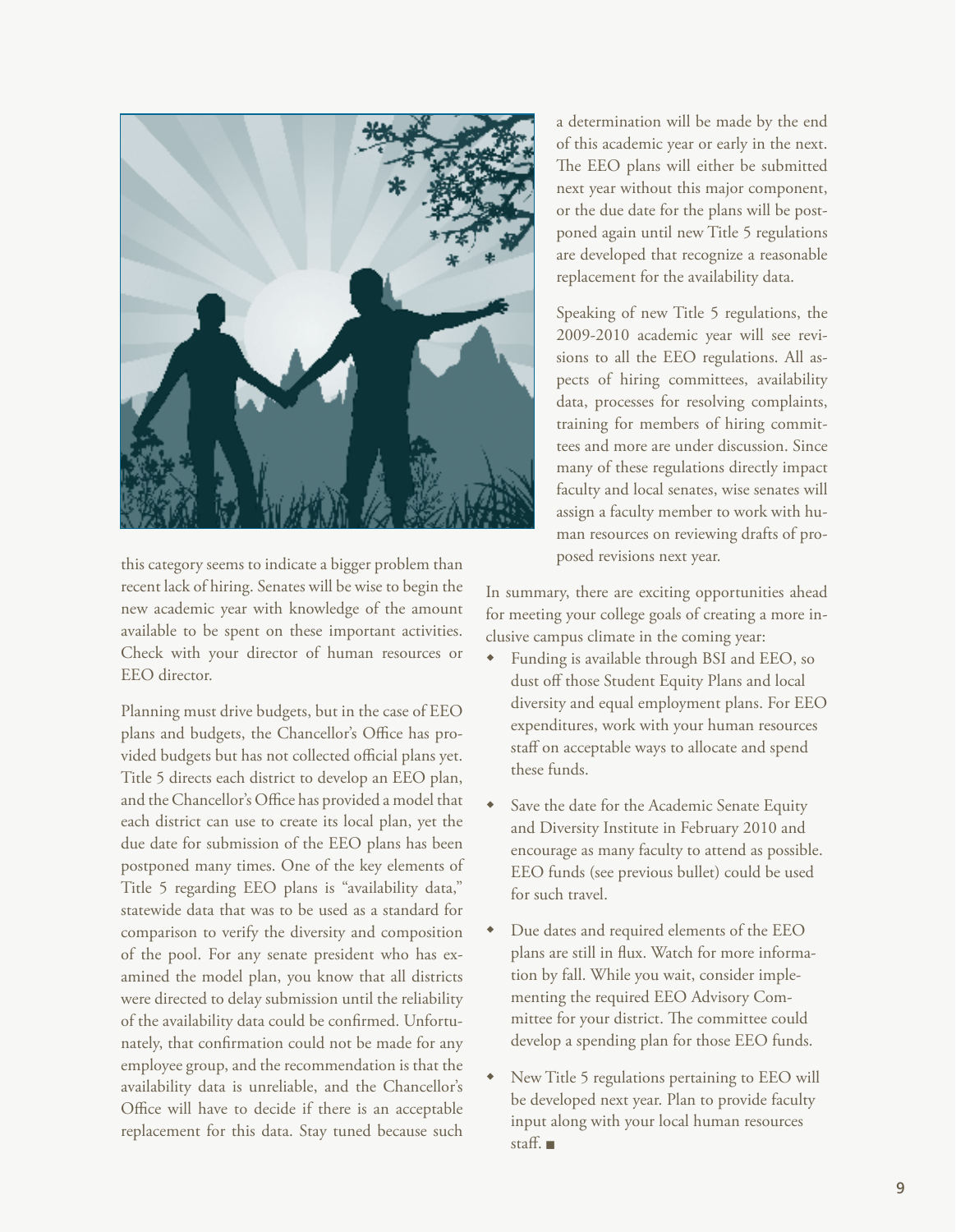# <span id="page-9-0"></span>Anticipating the Future

BY RICHARD MAHON AND JANE PATTON, FUTURES COMMITTEE

atting out fires, that's all I ever do." The observation came, alas, not from a Fire Technology student but from an academic senate president who felt she ne had time to tackle the real and pressing issues that impede educ utting out fires, that's all I ever do." This observation came, alas, not from a Fire Technology student but from an academic senate president who felt she never had time to tackle the real and pressing college. The need to be proactive as well as reactive confronts not only local senate presidents but the Academic Senate for California Community Colleges as well. "

> For that reason, encouraged by Executive Director Julie Adams and Academic Senate President Mark Wade Lieu, the Executive Committee authorized the creation of a new ad hoc committee in 2007-08: the "Future of California Higher Education" committee, whose charge is to get *ahead* of issues likely to confront faculty and work proactively. The approved charge of the committee reads:

*The purpose of the Academic Senate's Futures Ad Hoc committee is to provide a forum for discussions about new and emerging issues and trends regarding the California community college system and its place within California higher education. The committee will also consider trends affecting the Academic Senate in order to provide input/advice to the Executive Committee about possible courses of action. This committee is intended to be proactive—considering new directions and potential actions for the Academic Senate and its representatives. The committee serves at the direction of the president.*

As the chairs of the committee for its first two years, we want to acquaint faculty with some of the discussions the committee has had so far.

### **How** *Far* **Ahead Are We Looking?**

One wouldn't think it so hard to define "future," but one of the first questions the committee confronted was "how far into the future are we looking?" Are we trying to get ahead of the next "solution" to community colleges proposed by those outside our system, or ahead of the appointment of the next system chancellor, or ahead of the next budget crisis? A year ago, the challenges posed by reports such as those produced by the Institute for Higher Education Leadership and Policy as well as others loomed large. In addition, none of us knew that the state and nation were on the verge of the greatest economic setback of the last half century. The committee did spend time in its first year discussing the overall shifts in state funding for higher education and corrections that have taken place over the last decade and a half, and ways the Senate might see Californians be educated rather than better incarcerated.

## **Something Old…**

Sometimes looking ahead means looking backwards. Despite the name of the committee, we looked backwards to address resolution 13.04 F07 and wrote the paper "California Community Colleges: Principles and Leadership in the Context of Higher Education" to provide faculty with a document to help educate or remind administrators and governing board members of some of the basic principles that guide our work as community college educators. The paper was approved at Spring Plenary, and many faculty members who have heard about the Master Plan, the Rodda Act, or AB 1725 without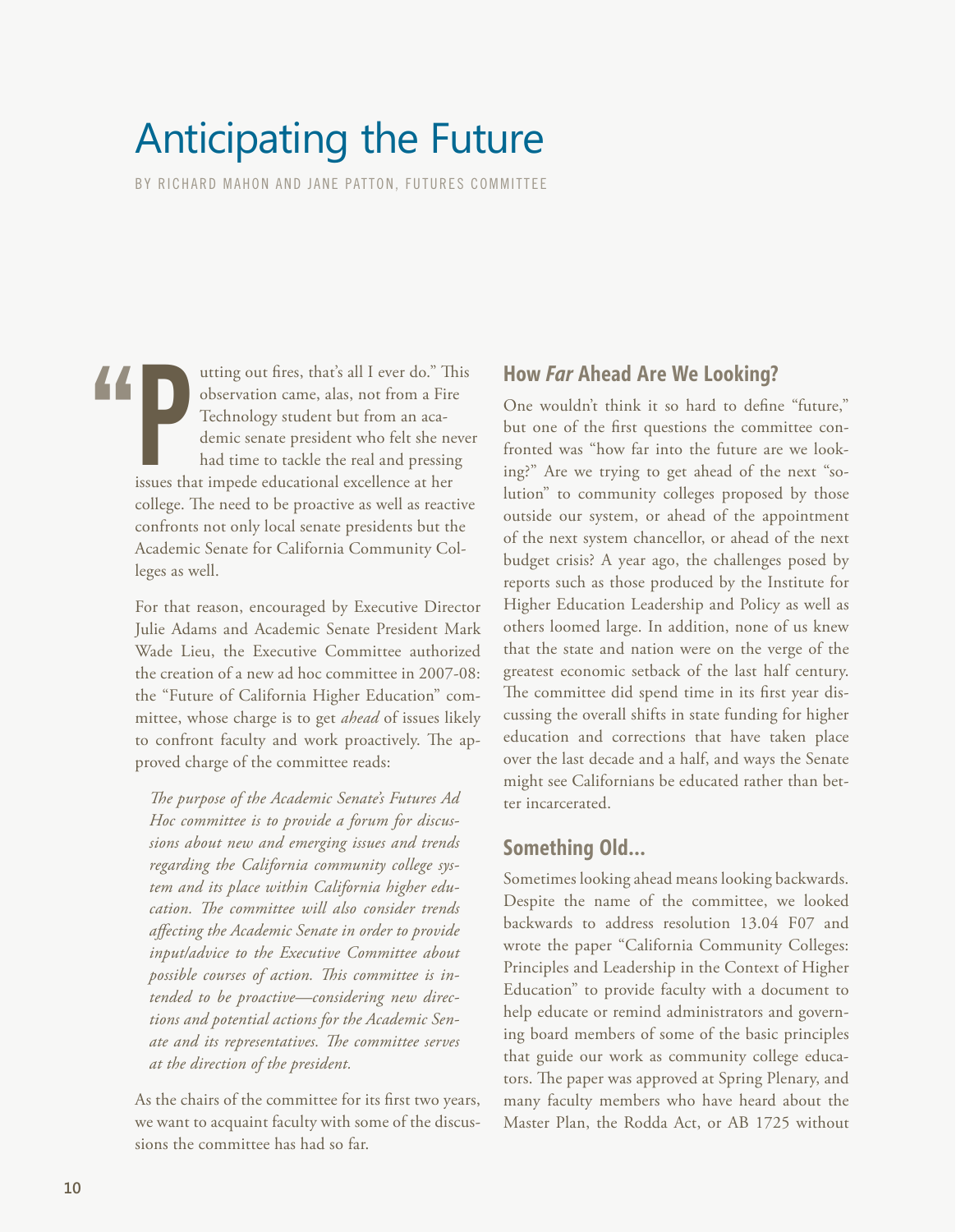quite knowing how they have shaped our colleges may also find the paper illuminating. In its first year, the committee also pondered the 1960s Master Plan for Higher Education, interestingly just before several legislators convened a series of intersegmental discussions on that very topic.

### **…Something New**

As this academic year began, we knew that then California state senator Jack Scott (one of our keynote speakers at the Spring Plenary Session) would become our system Chancellor in January of this year. Challenges facing the Chancellor's Office have

grown rapidly: seeking to maintain support in the Legislature for the system budget and knowing how to provide guidance to local colleges facing accreditation sanction (with two colleges newly placed into "show cause" earlier this year), the committee thought it would be useful to develop single-sheet briefing papers summarizing the senate's principles, resolutions, and papers on major topics, including

In any case, we as a faculty have committed ourselves to educating all Californians, no matter their income, ethnicity, academic skills, or aspirations.



transfer degrees, full-time faculty, career pathways, accreditation, basic skills, and other areas. These single sheet documents would not adopt new positions, but seek to summarize the Senate's major principles and could be used to inform not only the Chancellor but the Board of Governors and legislators in areas of special concern to them.

### **The Crystal Ball…**

…does not reveal where we're going. Perhaps the recession will have bottomed out by the time you read this, or perhaps it will be clear that efforts to address the recession have been inadequate. In any case, we as a faculty have committed ourselves to educating all Californians, no matter their income, ethnicity, academic skills, or aspirations. We believe that no system of education better reflects the democratic principles of our nation than California community colleges, and the Futures committee hopes to contribute in new ways to advance the values of the Academic Senate, the California community colleges, and the people of California as they confront the challenges of tomorrow.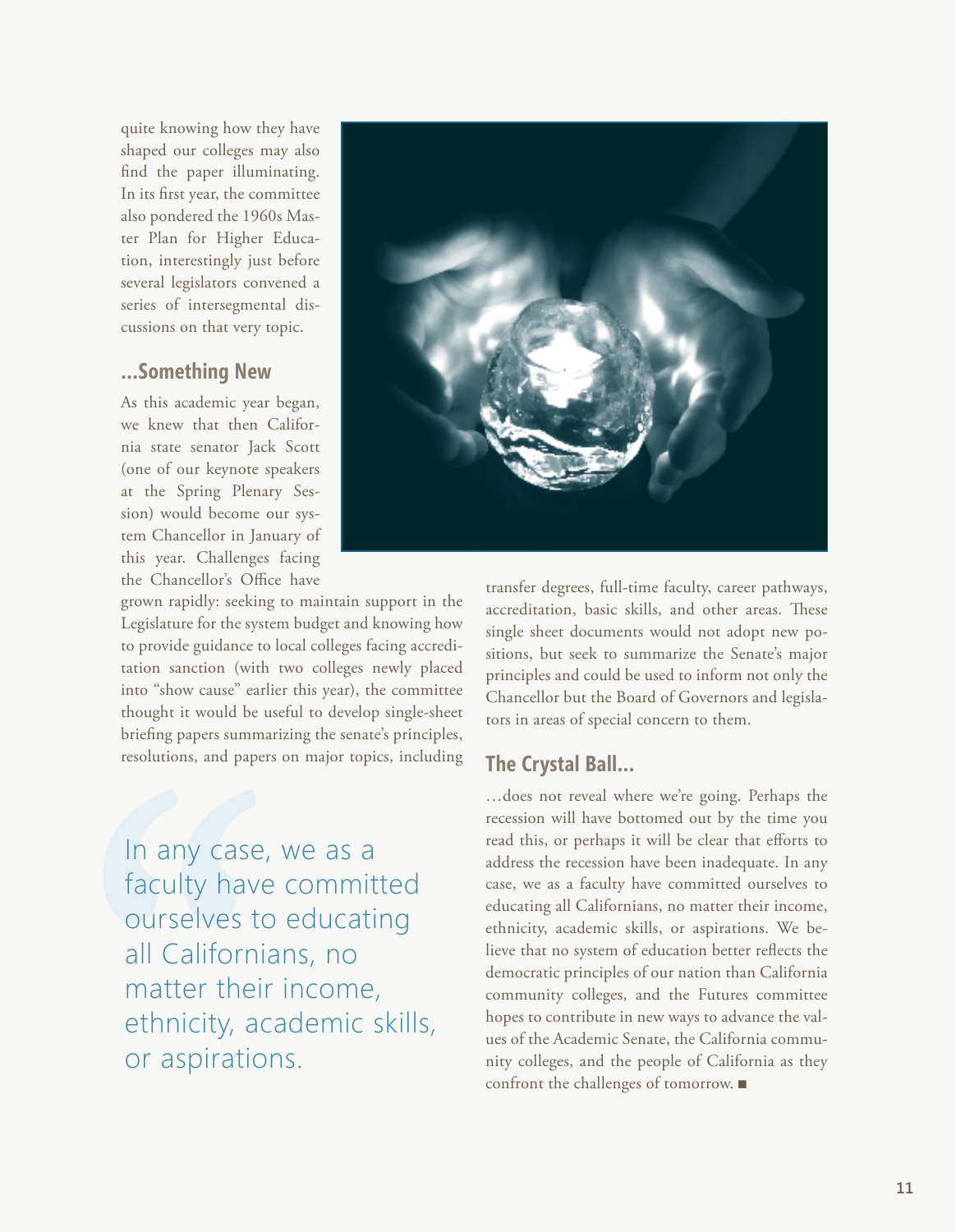# <span id="page-11-0"></span>Grades are Valuable

BY MICHELLE GRIMES-HILLMAN WITH MEMBERS OF THE EDUCATIONAL POLICIES COMMITTEE

t the Spring 2008 Plenary Session, the<br>Academic Senate for California Community Colleges adopted the position paper<br>Promoting Thoughtful Faculty Conversation<br>about Grade Distributions. This document<br>examined California Com t the Spring 2008 Plenary Session, the Academic Senate for California Community Colleges adopted the position paper *Promoting Thoughtful Faculty Conversations about Grade Distributions.* This document lor's Office data on grades at the system level, and also in a selection of career/technical programs that have external requirements such as a licensing board. Among its conclusions is the finding that despite concern at a national level, for the California Community College (CCC) System there is no evidence of grade inflation in general. The paper also commented that it would still be valuable to hold local conversations about possible grade inflation at the level of an individual college, program or, even, faculty member. Our paper also reaffirmed that grades are an academic matter under the purview of the individual faculty member who assigns them.

The Educational Policies Committee, prompted by a resolution, has recently sought out additional information on the subject of grades. A literature review about grade inflation and student consumerism by Boretz (2004) was quick to point out that many colleges have extended their drop deadlines, thereby allowing students to drop classes and not receive the expected grade of C or below, and that factor alone can perhaps influence the grade distributions or the perception of grade distribution. Boretz asserts that grade inflation has existed but not to the degree that is perceived by the public at large. Indeed, the author concludes:

*The wide acceptance of "grade inflation" has damaged the academic ethos, in general. This phrase converts knowledge or learning into com-*

*modity, with the grade being the currency earned in exchange for one's labors and redeemable by the payee for whatever he or she desires. As educators, we are held accountable to so many external and internal constituencies and are compelled to focus on learning outcomes. It is essential that we understand and convey to students that outcomes and grades are by no means the same thing. Grades can be fixed in place on a transcript. Learning is fluid and infinite in the wealth of returns. After college, pay is instrumental to satisfying our physical needs, but intellectual adaptability is the true determiner of success for any life long learner. (p.12)*

The Academic Senate's 2008 paper took a similar position. One might argue that such a position might prove unnecessary if grade inflation could not be documented in the CCC System. However, one must also remember that because there has been increased external pressure from a variety of governmental and private sources to hold community colleges "accountable" for student learning, there is increased reliance on standardized testing for the Perkins VTEA funding, and a variety of other news articles have been published which call into question the integrity of faculty grades. Such considerations generated Academic Senate resolution 14.02 S08 "The Value of Grades". This resolution recommended that the Academic Senate create a follow-up paper to *Promoting Thoughtful Faculty Conversations about Grade Distributions* that would analyze the role of grades as a credible, valid and reliable measures of student achievement and success; share effective practices for grading, in the light of external pressures from federal and accreditation bodies; work to promote a positive public perception regarding the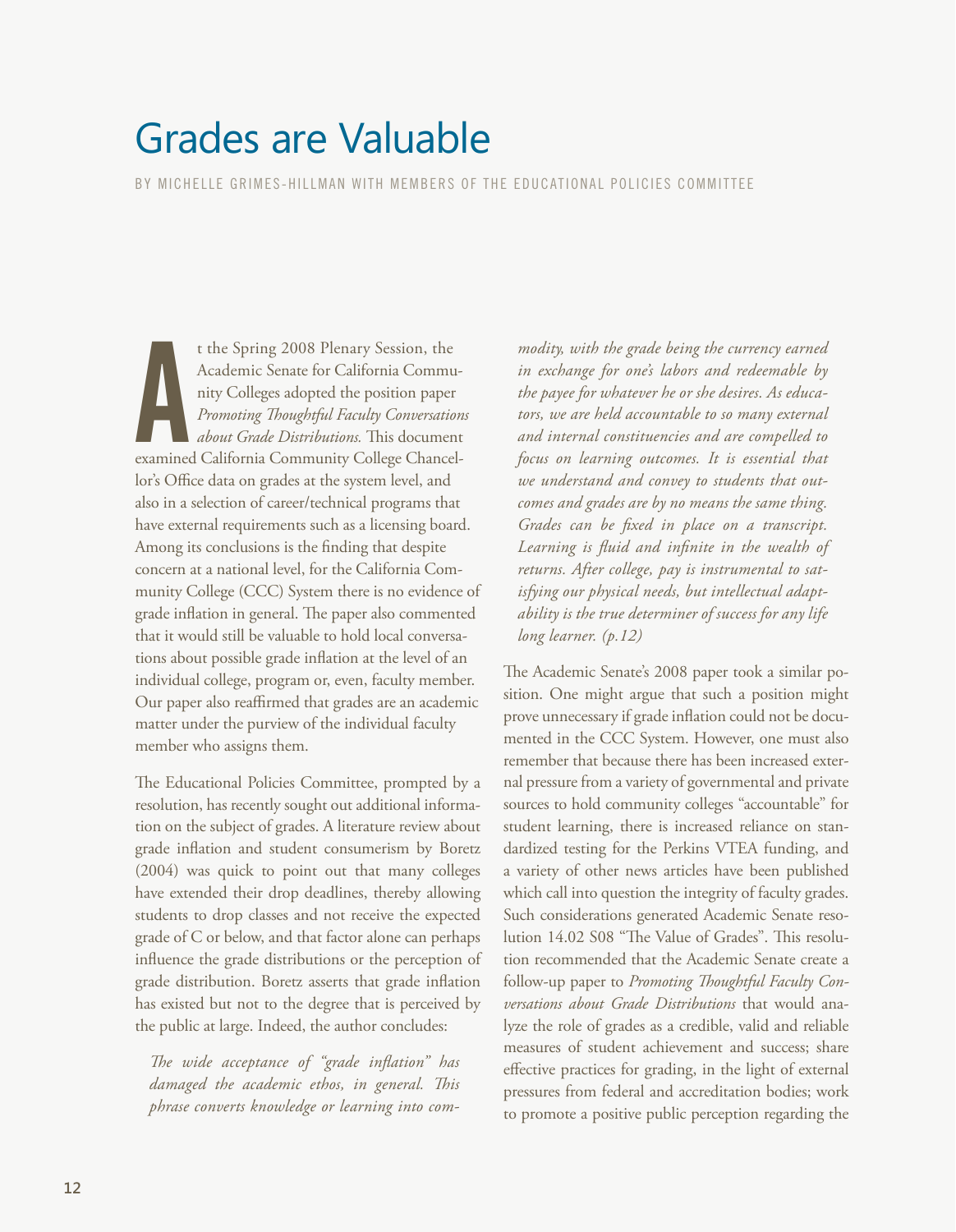integrity of grades; and oppose the replacement of traditional grades with third-party, off-the-shelf testing.

The Educational Policies Committee recently conducted an examination of the scant literature regarding the value of grades. Although faculty members can place some value on the required standardized tests that supplement the curriculum in Career and Technical Education fields, these tests do not replace the value that grades provide as a holistic view of the student's performance. The literature regarding the value of grades suggests a relationship between grade point average (GPA) and/or course grades and future positive outcomes for students. This brief examination of the literature suggests the following:

- According to research conducted by the University of California (UC), high school GPA is a better predictor for the success in the UC system and high school GPA can predict student success beyond the freshman year in four-year institutions.
- GPA can predict persistence of students past the freshman year of college.
- w Grades can predict success in sequential coursework.
- GPA can predict positive outcomes for students (i.e., the likelihood of transfer and the attainment of an Associate degree).

Gieser and Studley (2002) demonstrated that high school GPA in college-prep courses was the best predictor of freshman grades. Their initial research included a sample of 80,000 students admitted to the University of California. Likewise, Gieser and Sanelices (2007) found that high school GPA is the "strongest predictor of four-year college outcomes in all disciplines, campuses, and freshman cohorts" (p.1), and that its effectiveness as a predictor increases after the freshman year; and the use of GPA has a "less negative impact than standardized tests on disadvantaged and underrepresented students" (p.1). The conclusion of the authors is that admissions policies should focus more on GPA and less on standardized tests. Further, an examination of the first year college persistence

(i.e., the movement of students from freshman to sophomore status) by Kahn and Nauta (2001) found first semester GPA was the primary predictor of freshman-to-sophomore persistence. Interestingly, the UC has recently modified its admissions criteria to reduce the importance of certain standardized tests.

In 2003, Dr. Rob Johnstone, then at Foothill College, examined the relationship between grades and success in sequential courses (non-Basic Skills), including the fields of accounting, biology, chemistry, and computer information systems among others. This study discovered that students receiving an "A" grade in the first course have the most successful outcomes in the second course compared to those students receiving a "C" grade in the first course. Dr. Johnstone proposes that grades in the first course of sequences are "clearly working" (i.e., they predict success in the second courses). He also proposes that the pre-requisites/ advisories that are placed on the courses described in his study are also working. In other words, material learned in a first course as measured by a final course grade is necessary for success and a positive outcome in the second course (Johnstone, 2003).

Cejda and Rewey (1998) suggest that there are relationships among students' community college GPA, the likelihood that they obtain an associate degree or transfer, their subsequent upper division status, and the likelihood that they also persist until completion at the transfer institution. They also suggest that there is a relationship between community college GPA and four-year college GPA. They suggest that their results support previous findings in that the completion of an associate's degree increases the chances of degree completion at the transfer institution, and that a GPA of 3.0 or higher results in increased persistence and the attainment of a baccalaureate degree (p. 7). The literature presented suggests that grades **do** matter. In fact, while there is little explicitly in the literature on the value of grades, we did not find any scientific information to suggest that grades are not meaningful. Based on the sources cited in this article, it appears that grades are credible sources of information regarding the students' likelihood to persist past the first year and subsequent positive outcomes such as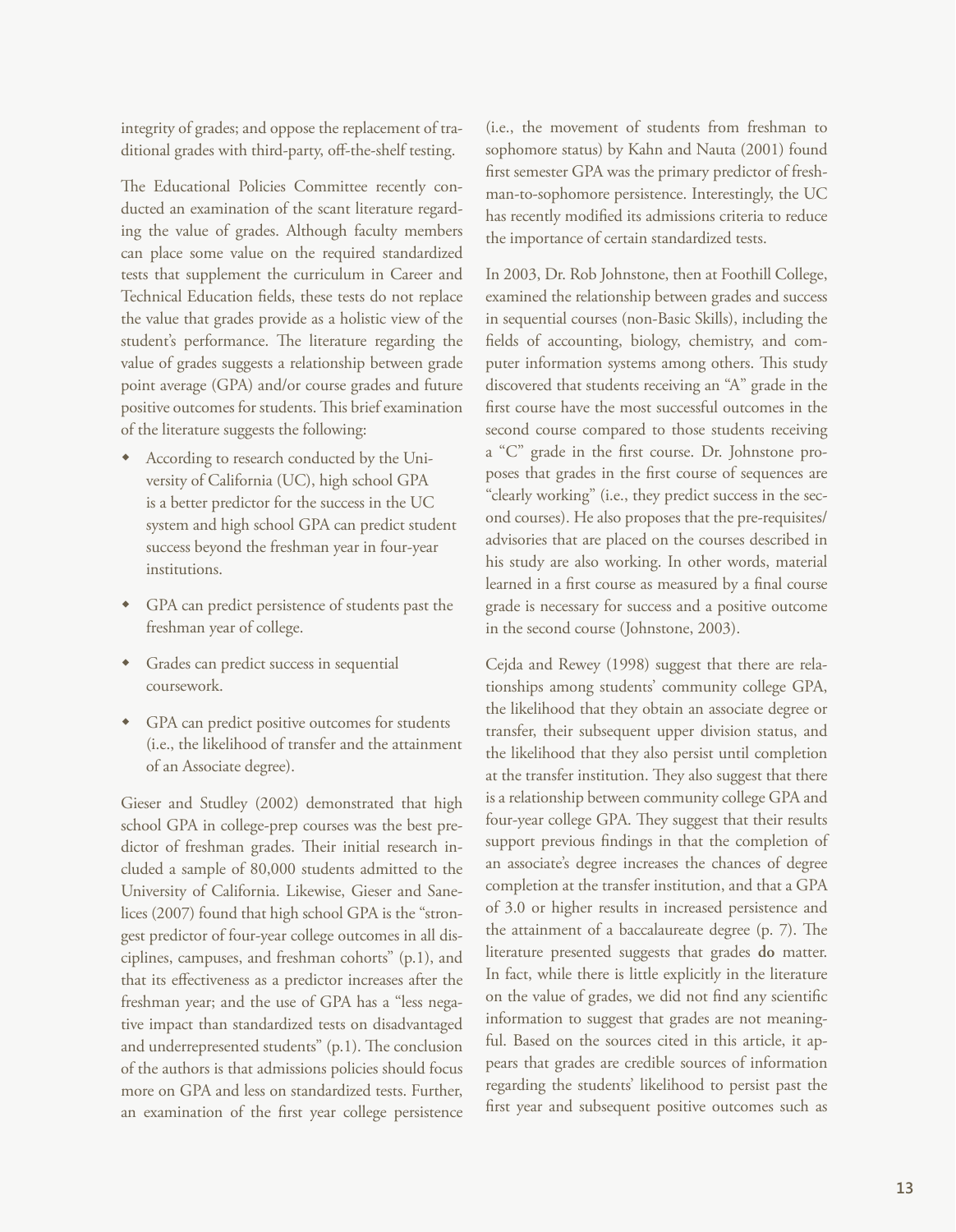the attainment of a degree or to transfer to a four-year institution.

A mention about the use of standardized tests is warranted. While standardized tests may indicate that a student has a knowledge base of specific material, there is no other measure except for the "course completion grade" that can estimate whether the student has a holistic skill set that would be necessary in the workforce. In particular, the use of standardized testing in nursing and aviation provide good examples. Students may gain the knowledge needed to perform competently on the nursing licensure examination, but that does not guarantee that nursing students have the skill set to become critical thinking and nurturing caregivers. Professional competency also requires the integration and application of knowledge in real life situations. There are also skills and attitudes inherent in the student's ability to demonstrate total accountability for their nursing practice which are difficult to measure with written exams. Similarly, the aircraft pilot who passes a standardized test may have the technical knowledge to fly a plane, but it is the critical thinking skills assessed by faculty and reported through grading that provide a complete picture of the pilots' decision making skills that are so vital in emergency situations. This holistic view of the student must stem from a place other than standardized tests, and that view must come from faculty.

Finally, we remind faculty to consider the diversity of students and faculty in light of effective grading practices. Students as well as faculty are diverse in their learning styles, abilities, and educational background. As such, the meeting of these diverse groups and the assignment of grades leads one to argue that the course GPA will be calculated using a wide number and variety of assignments and measurements that reflect different skills and levels of rigor. It therefore seems likely that the final grade does indeed represent a students' ability to persist and reach his/her educational goals. Discussion about what are effective grading practices for each discipline is best left for the faculty in the discipline to decide in light of local data and local circumstances. In fact, at the Fall 2008 Plenary Session and in other previous venues, faculty made it clear that they did not want their grading practices mandated. The

## Students as well as faculty are diverse in their learning styles, abilities, and educational background.

Academic Senate's Spring 2008 document *Promoting Thoughtful Faculty Conversations about Grade Distributions* provides recommendations regarding how those discussions might take place on the community college campus. Is there evidence of grade inflation on our campuses or in our disciplines? Or is this really a myth? Local senates and discipline faculty are encouraged to engage in those local or discipline-specific discussions!

### **References:**

Boretz, E. (2004). Grade inflation and the myth of student consumerism. *College Teaching 52* (2), 42-46.

Cejda, B., & Rewey, K. (1998). The effect of academic factors on transfer student persistence and graduation: A community college to liberal arts college case study. *Community College Journal of Research & Practice, 22*  (7), 675-686.

Gieser, S., & Sanelices, M. (2007). *Research & occasional paper series: CSHE.6.07*. Berkeley, CA: UC Berkeley Center for Studies in Higher Education.

Gieser, S,. & Studley, R. (2002). UC and the SAT: Predictive validity and the differential impact of the SAT I and SAT II at the University of California. *Educational Assessment, 8* (1), 1-26.

Johnstone, R. (2003). Executive summary B17: Sequenced courses at Foothill College: A "C" grade may be the worst possible outcome. Sacramento, CA: Academic Senate for California Community Colleges.

Kahn, J., & Nauta, M. (2001). Social-Cognitive predictors of first-year college persistence: The importance of proximal assessment. *Research in Higher Education 42* (6), 633-652. <sup>g</sup>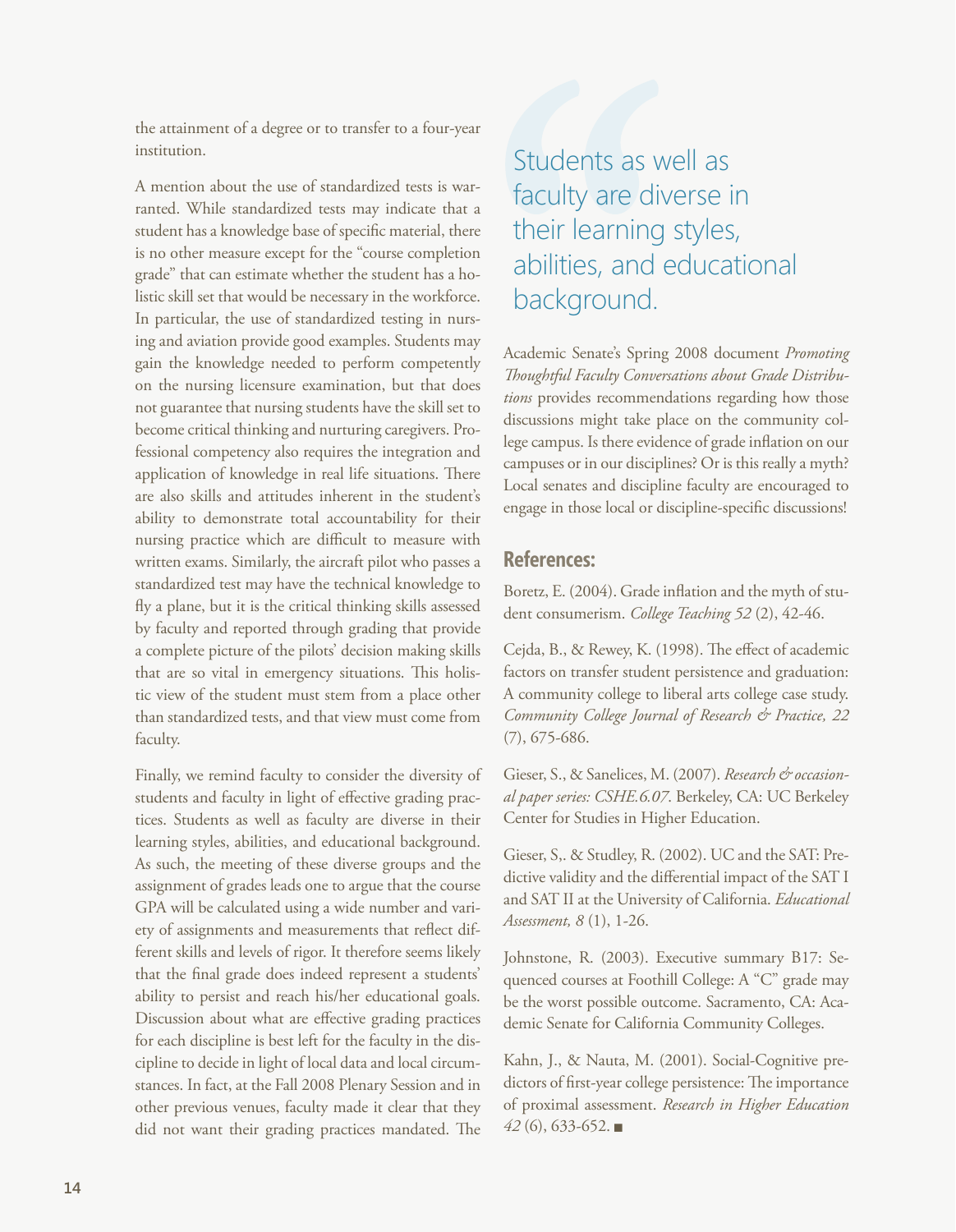# <span id="page-14-0"></span>How Not to Hire a Chancellor and Succeed Through Trying

BY VIRGINIA BLUMENTHAL, PRESIDENT BOARD OF TRUSTEES, RIVERSIDE COMMUNITY COLLEGE DISTRICT RICHARD MAHON, ACADEMIC SENATE PRESIDENT, RIVERSIDE CITY COLLEGE

n the 2005-06 academic year, longtime R<br>erside Community College (RCC) Distri-<br>president/chancellor Salvatore Rotella an-<br>nounced his intention to retire on June 3<br>2006. Three years, three searches, three se<br>consultants, t n the 2005-06 academic year, longtime Riverside Community College (RCC) District president/chancellor Salvatore Rotella announced his intention to retire on June 30, 2006. Three years, three searches, three search public finalists later, the RCC District appointed Dr. Gregory Gray as chancellor. Faculty and staff got used to being greeted off campus with, "oh, you're the people who can't hire a chancellor." Though it may seem counterintuitive, many faculty, staff, administrators, and board of trustee members believe that waiting for the right candidate is just what the district needed to provide leadership for the district. Here are some of the lessons we learned that might be helpful to other districts struggling with leadership gaps.

### **Know what you're looking for**

It will be easier to find the right finalist if the college or district is clear about what it needs. If a college has strong academic leadership, then perhaps candidates with strong budget, planning, or fund raising credentials will best serve the college. Is the college looking for new vision or to consolidate existing initiatives? Is the institution looking to change its institutional culture, and to provide more central direction or to allow more decentralization of decision making within the institution? The more discussion that takes place before beginning the formal search, the more smoothly the search will proceed.

### **Ensure the participation of all constituencies**

It had been a decade and a half since the district had last hired a CEO; only one trustee remained on the board from that era, and two new trustees were elected while the paper application portion of the first chancellor search was in process. Each trustee believed that the selection of chancellor was their most important responsibility as a trustee, and each was hesitant to yield that responsibility to others. Some constituency groups rejected all finalists in the first year because there had been no constituent group participation in the search process at all. Thus when the search began again in the second year, there

If a college has strong academic leadership, then perhaps candidates with strong budget, planning, or fund raising credentials will best serve the college.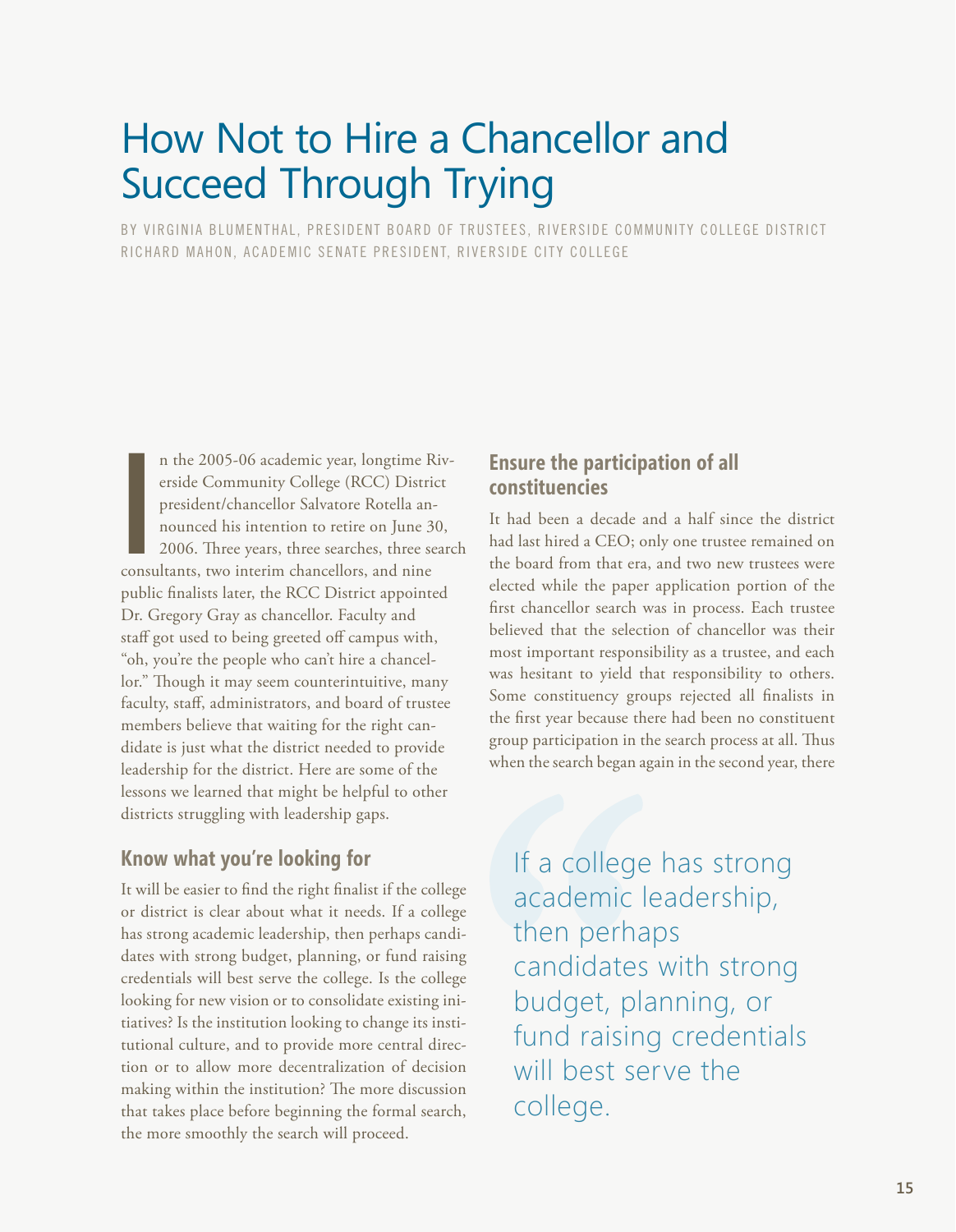was vigorous discussion about the proper shape of the search committee. The trustees still wanted to be involved, but acknowledged that faculty, union, administrative, student, and community participation were necessary to a successful outcome. Some trustees worried about a search committee that was so large as to be unwieldy or to raise concerns about maintaining confidentiality. Ultimately the board was pleased to establish a committee of about 15 members, chaired by a trustee and including faculty appointed by the senate and both a full-time and part-time faculty member appointed by the bargaining agent. Even though the second year's search also proved unsuccessful, all agreed that the change in process had been a beneficial accomplishment in itself.

## **Know the virtues and limitations of search firms**

Part of the problem that arose in the first year's search was ambiguity about the role of the search consultant, which led the board into exercising a greater role early in the process than eventually proved to be effective. A second organization led the board's second search, and mixed feelings about that process led the board to choose a third and final search organization to guide the third and suc-

It should go without saying that making a number of phone calls is important, since even terrific administrators don't get along with everyone.

cessful search. No search process will be successful if the right candidates do not apply, and finding a consultant who will invest the attention and energy into getting to know the needs of the district and to finding the right candidates to meet that need is no small accomplishment. Some search consultants will be well connected to other California community college districts while other search firms will be more effective producing out-of-state candidates. Some boards may wish to find "out of the box" candidates with expertise in areas other than community college education. Taking the time to find the right *consultant* is a crucial aspect of finding the right *candidates*.

## **Faculty need to conduct background checks**

It's a given that every candidate will present themselves in the most effective fashion, and most community college districts have experience with administrators who talk the talk but don't walk so well. Thus it is important for someone to seek a range of views about the strengths and weaknesses of final candidates from others who have worked with them. For various reasons, neither search consultants nor human resource departments are anxious to probe too deeply, and discrete phone calls from senate officers or union leaders are likely to provide the most useful information. The Academic Senate directory can provide contact information for senate leadership in California community colleges, but for out-of-state candidates it may be necessary to use Google and some Internet exploration to find faculty leaders from outside of California. It should go without saying that making a *number* of phone calls is important, since even terrific administrators don't get along with everyone. It's also important to have a long enough conversation to get a general picture of finalists in order to guard against the temptation to endorse an unpopular administrator in the hopes that someone else will take them. Having such conversations before public forums can be especially helpful in providing insight on what areas to ask candidates about in a public setting.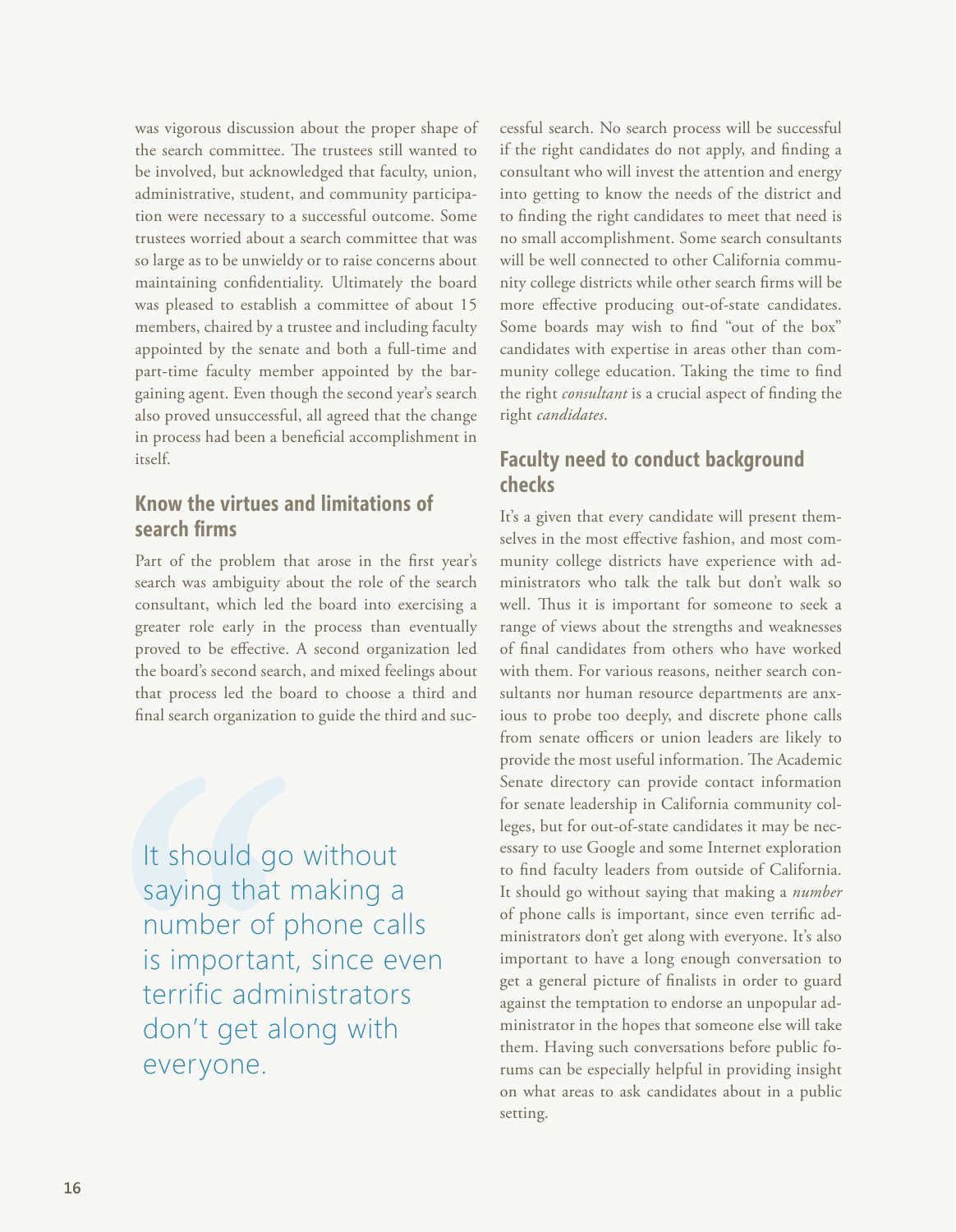## **Don't intimidate finalists; don't shy away from tough questions**

Speaking of forums, be respectful of finalists, but don't be afraid to ask tough questions. Each of the finalists in our first search and two of the finalists in our third year had very public votes of no confidence (as discovered via simple Google searches, in the *Chronicle of Higher Education, Inside Higher Education,* and elsewhere). A candidate might make a good president or chancellor despite being a poor fit elsewhere. Ideally the facts that led to votes of no confidence will be accurately stated though one should expect that the interpretation of events will vary. Be attentive to the larger setting within which a vote of no confidence took place: was an administrator compromised by demands of higher administrators or the board of trustees? More than one of the finalists that came to our district had difficulties that arose from budget problems out of their control. Don't assume that individuals who have received a vote of no confidence haven't learned from their experience.

## **Don't just endorse—support your recommendation**

While it's certain that every constituency wants the best possible president or chancellor, it's likely that each constituency sees "best" in a different light. Faculty are likely to want leaders who recognize the centrality of the educational mission of a college or district, but faculty don't have to balance the books. Elected trustees know that community colleges are teaching institutions, but they need to be able to reassure the voters that public monies are spent in the most prudent possible way. Bargaining units are likely to want college and district chief administrators to be open to considering the needs of employee groups. Because the final selection of a president (in a single-college district) or chancellor (in a multicollege district) will be made by the locally elected governing board, it is crucial that leaders in different constituency groups indicate *why* they consider a particular finalist best suited to next lead the institution. Faculty expect students to learn how to support an interpretation or argument in the classes they teach. It makes sense that each campus constituency should articulate the *reasons* why it considers a particular administrative finalist best suited to lead the college or district.

## **Don't rush—timing is everything**

Finally, insist on the best. It was difficult when the first year's search did not yield a new chancellor, and even more so when the second year search again failed to produce a permanent chancellor even if a dramatically improved search process resulted from the second year's deliberations. Trustees debated whether they had *failed* in their efforts or only earned an *incomplete*. At the end of the process, however, when near universal unanimity emerged across the district that a particular candidate was the most promising next chancellor for the district, having waited for the *right* candidate to be available was clearly the right decision to have made. The Riverside Community College District had excellent college and district administrators and two extremely capable interim chancellors that made it possible to be patient, though by the end of two years without a permanent chancellor in place, it was clear that even a district with very strong college and district leadership needs someone permanent at the helm.

The most important lesson we learned is that finding the right president or chancellor requires time, hard work, and extensive dialogue, but it is also the case that the process that is put into place in finding a college or district CEO can set a precedent for the kind of working relationship constituency groups will experience as that new president or chancellor comes to work in the district. Taking the time not only to find the best leader but also to establish a credible search and selection process will reward a district immeasurably as it welcomes its new leader.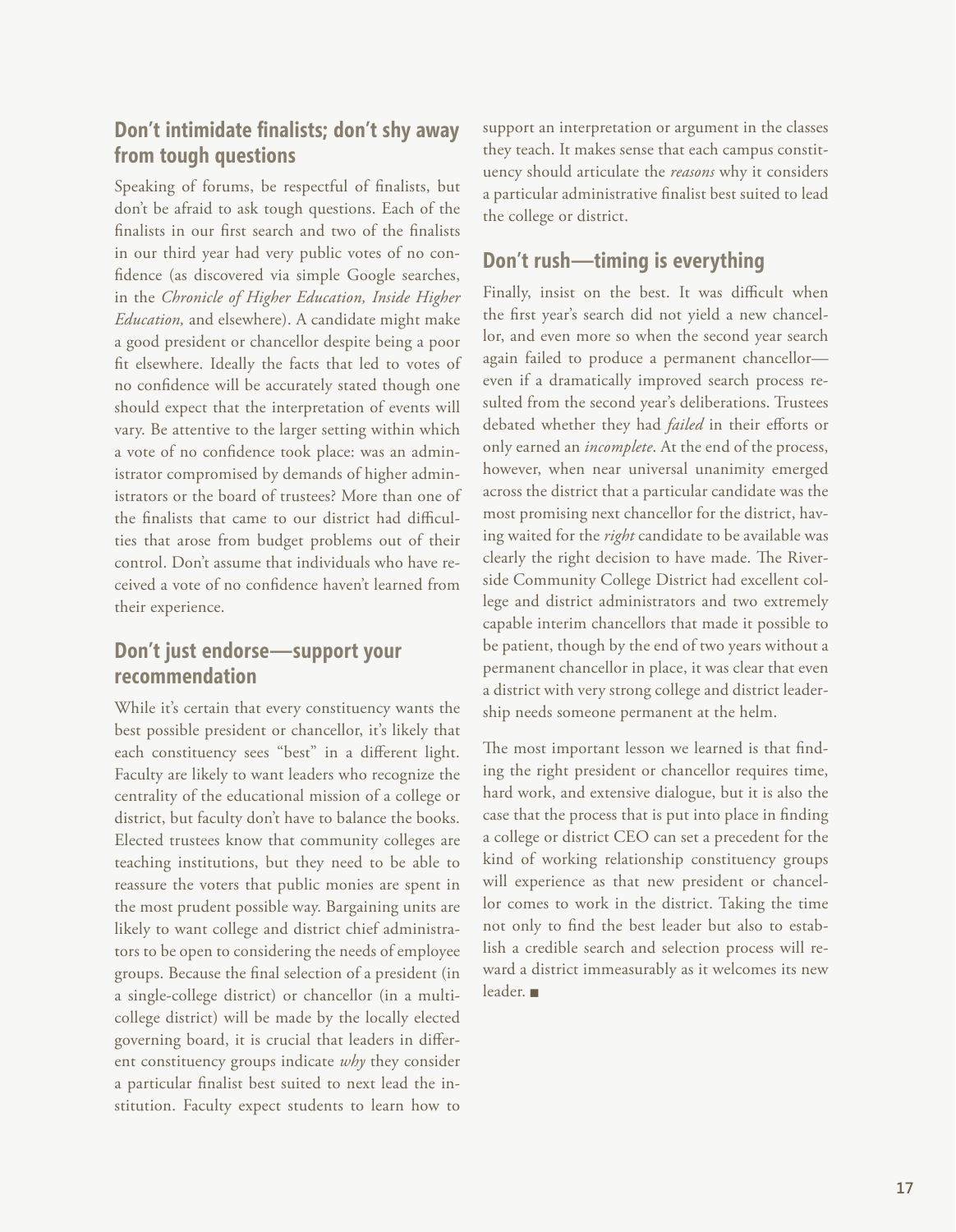## <span id="page-17-0"></span>SLO Regional Meetings Address Collaborating for High Standards in Program Review

BY JANET FULKS, ACADEMIC SENATE AND MARC BEAM, RESEARCH AND PLANNING GROUP

he Academic Senate and Research and Planning Group (RP) collaborative group on Student Learning Outcome (SLO) Assessment sponsored four regional meetings in March where researchers and faculty shared dialog or their workin he Academic Senate and Research and Planning Group (RP) collaborative group on Student Learning Outcome (SLO) Assessment sponsored four regional meetings in March where researchers and faculty shared dialog on common issues of improving student success, supporting evidence-based decision making, and moving toward a culture of inquiry. Meetings were held at Mt. San Antonio College, Merritt College, Sierra College, and Mesa College. Research facilitators were Keith Wurtz (Chaffey), Linda Umbdenstock (Long Beach ret.), Bob Pacheco (Barstow) and Rob Johnstone (Skyline). Faculty facilitators were Gary Williams (Crafton Hills), Maggie Davis (Fresno), Janet Fulks (Bakersfield), and Lesley Kawaguchi (Santa Monica).

These regional meetings have been addressing SLO assessment issues from the field for the last three years, growing from about 75 to over 175 participants this year. The regional meetings are the product of collaborative work between researchers and faculty committed to improving student success. This year the focus of the workshops was on clarifying faculty and researcher roles in SLO assessment and program review. Registration for the workshop included participant input concerning their most pressing issues. From their responses it was evident that the key concerns had to do with program review. This formed the focus of the activities. Participants looked at faculty and researcher roles, discussed the types of data needed for program review, and examined program review case studies from basic skills, career technical education and student services. Discussions also focused on using program level student learning outcomes to drive program review and linking program review data to planning and budgeting. As participants dug into case studies they learned each other's language, better understood roles, and shared observations on what works, or doesn't.

One function of the meetings was to clarify the expertise and contributions of researchers and SLO coordinators from their own domains as described in the National Research Council's (NRC) book *Knowing What Students Know: The Science and Design of Educational Assessment*. 1 The NRC reported that the educational assessment design process must be collaborative, crossdisciplinary and iterative. Classroom educators, subject matter experts, cognitive scientists, and researchers all play an important role in designing effective assessments and they take time to develop. The table on the following page indicates some of the roles and strengths identified by SLO coordinators and researchers.

Further discussions identified concern over who the research function reports to, since the demand for accountability and operational data often supersede the need for research on basic skills, course success, or student learning outcomes. Prioritization of research should include college-wide discussions based on mission and goals. Research should enable better teaching and learning, not just be used to count beans.

Participants and event planners called this a "marriage made in heaven"–indicating the synergy and advantage of collaboration between research and the classroom.

Another outcome of the RP/ASCCC collaboration on SLO assessment is an ongoing process to create an SLO assessment glossary (See article on page 2 of this Rostrum for more information) and an online course for SLO assessment that faculty and researchers can participate in for certification and continuing education.

<sup>1</sup> Pellegrino, Chudowsky, & Glaser ed. 2001*. Knowing what students know: The science and design of educational assessment.* Washington DC: National Academy Press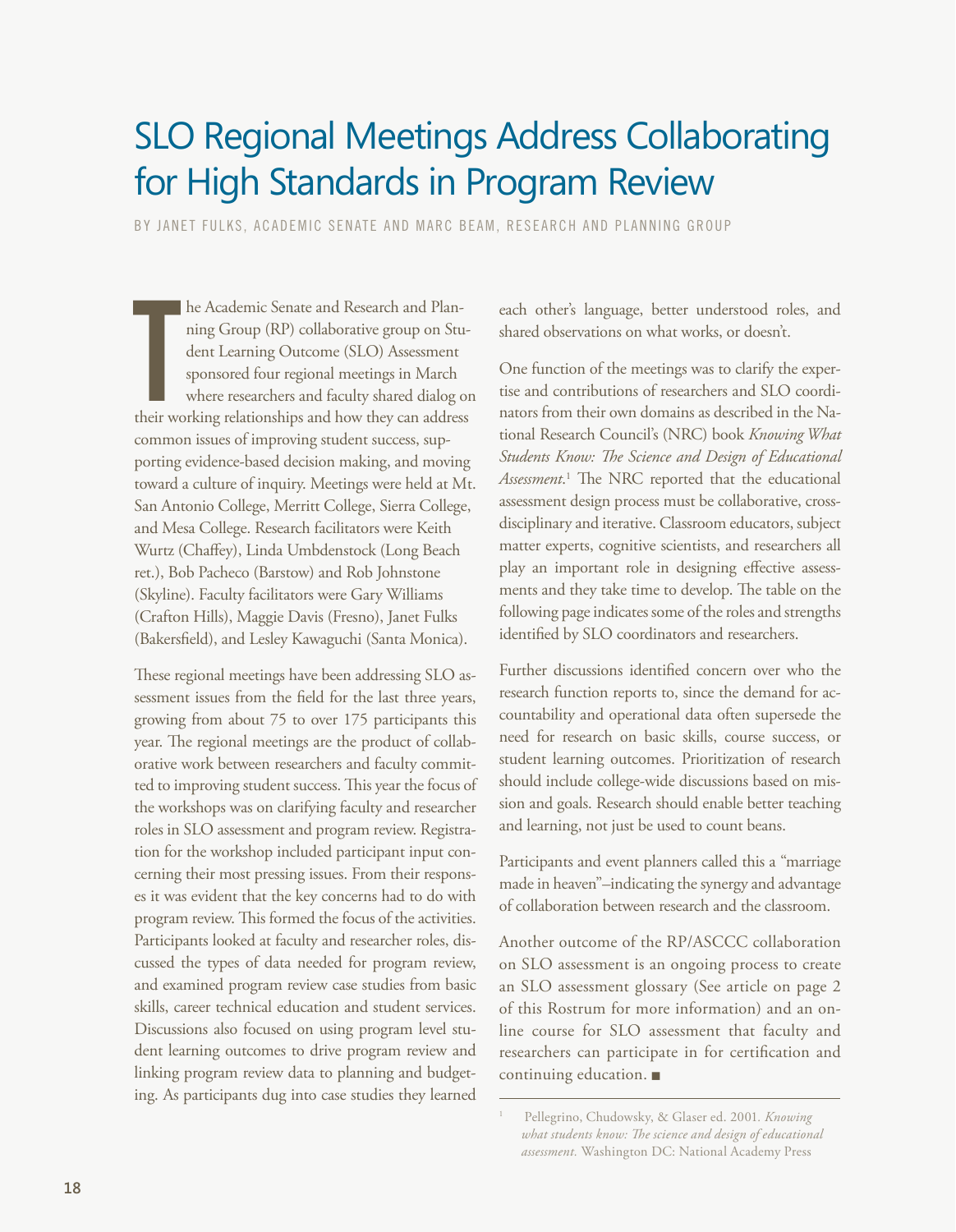### **SLO Coordinators Roles & Strength Researchers Roles & Strengths**

#### **As self-identified by SLO coordinators**

Simplify the assessment process for faculty

Work with adjuncts

Get buy-in

Make the link between outcomes assessment, program review, and planning

Make a student centered culture on campus

Train faculty

Understand formative and summative assessment – assess to assist and assess to advance

#### Facilitate dialog

Help faculty translate what they do and how they assess into SLO language and formalized structures

Make explicit what faculty are already doing implicitly

Work with Senates advocating with state, WASC, and federal level to ensure that we avoid NCLB-like approach

#### **As identified by researchers about SLO coordinators**

Bring student connection to the entire process Motivate

Bridge faculty, research, and administration

Create ways to bring people along with the process Responding to resistance

Be aware of different views and bring those forward

Convey the value of the process in providing feedback to faculty

Help remove the technical barriers to facilitate understanding

Parse language – proper terminology for faculty

Lead and facilitate conversations

Respond to skepticism

Understand and articulate faculty and student needs and issues

Describe the assessment cycle to skeptics in non-technical language

Develop timelines for assessment

Navigate the intricacies of different disciplines and the political intricacies of divisions

Know who the key campus faculty are for success / failure of a project

Interact with faculty unions, understand shared governance

#### **As self -identified by researchers**

Locate, and make available, data

Identify and help establish relevant benchmarks

Present data to non-technical audiences

Create data explanations and visuals that make sense to nonresearchers

Interpret results in layman terms

Assist with evidence based decision making

Analyze and use of data

Explain and determine sampling

Clarify research questions

Validate assessment instrument

Designing research methods and surveys

Facilitate discussions about data and evidence

Facilitate discussions to define goals so they are measurable and objective

Provide statistical analysis – selecting appropriate and implementing

#### **As identified by SLO coordinators about researchers**

Share the overall picture and open up different ways of looking at things,

Work with people who are non-technical

Bring WASC requirements to Student Services and Instruction Collaborate

Describe persistence and evidence based change and backed by data

Bring forth compelling questions

Stimulate questions about the context and meaning of the data

Ask important questions to see if we are actually measuring what want to measure

Facilitate creative problem solving

Help others who aren't as comfortable with data

Work with details, staying on task, documenting results

Provide an institutional level view

Identify and gather data about what faculty think is interesting to know

Help faculty develop surveys

Help with ensuring validity

Defend the proper use of data and resist the improper use of data

Always ask – will this improve teaching and learning

Direct studies and surveys that answer good questions and provide relevant and useful data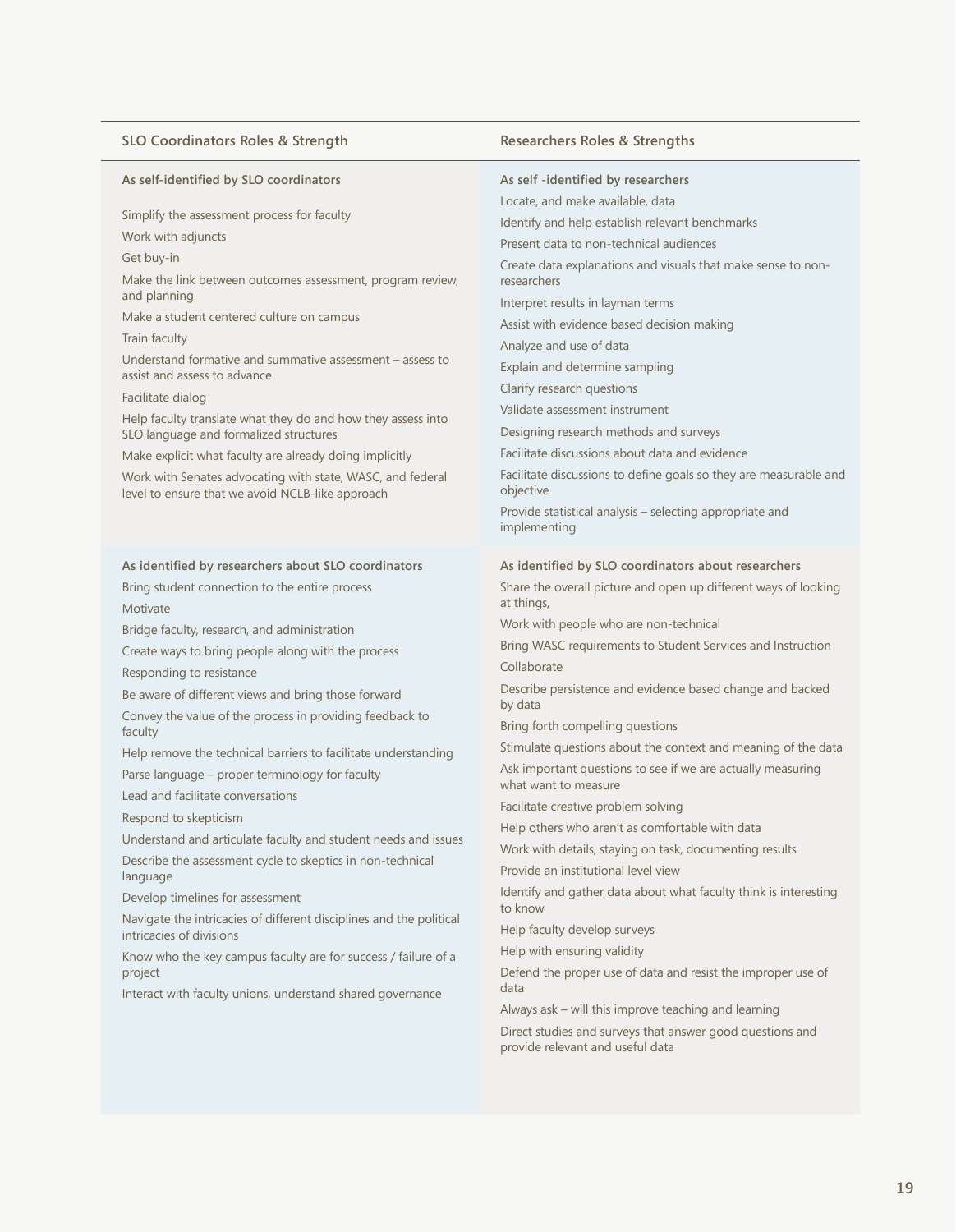# <span id="page-19-0"></span>A is for Accreditation: The New Scarlet Letter

BY MARK WADE LIEU, PRESIDENT

*This article is adapted from remarks delivered at the Academic Senate Plenary Session on Thursday, April 16, 2009.*

ccreditation. There is palpable fear amon<br>community colleges when they encounte<br>the word, and this is hardly surprising<br>given our current experience. Twenty<br>percent of all California community col-<br>leges are now on sanctio ccreditation. There is palpable fear among community colleges when they encounter the word, and this is hardly surprising given our current experience. Twenty percent of all California community colhas gone from reaffirmation to the penultimate level of sanction, "show cause," in one visit. While we understand that only colleges are accredited, not districts, we face the inconstancy of having lone colleges in a multi-college district being cited for district deficiencies. We have heard from several colleges that the accreditation visiting team ended its visit with a positive exit summary only to have those colleges later find that they had been put on sanction.

Accreditation is not supposed to be like this. Accreditation has at its roots the power of a professional peer review process by which academic quality can be judged and improvements can be made. Judith S. Eaton, President of the Council for Higher Education Accreditation, reaffirmed the centrality of peer review in the accreditation process in the January 2009 edition of *Inside Accreditation:*

*Peer review is acknowledged throughout the world as the most appropriate and desirable approach to the evaluation of such a complex area as higher education. Peer review serves as a rich and diverse resource for quality improvement for a college or university. It is a vital asset to institu-*

*tional leaders as they carry out their responsibility for academic quality, continuing the longstanding tradition of institutional leadership as central to the success of higher education.*

Sadly, the accreditation process that community college faculty in California and their institutions face today has been reduced to compliance monitoring of the worst kind. It is no longer a thoughtful, reflective process. The value inherent in the process of accreditation still exists in theory, but given this climate of fear, it's hard for many to see value in accreditation in light of the actions of our regional accrediting body, the Accrediting Commission for Community and Junior Colleges (ACCJC).

The Academic Senate for California Community Colleges has always valued both the principles and the process of accreditation, and during my tenure as your president, we have focused on the inherent value of peer-review based accreditation. The role of student learning outcomes (SLOs) in accreditation remains a contentious issue, but the Academic Senate has strived to take SLOs and make them our own, placing the development, evaluation, and revision of SLOs firmly in the hands of faculty and casting the process in the context of peer review. In addition, the Academic Senate has been cognizant of the move to federal accreditation and the importance of our regional accrediting body in keeping a college-level version of No Child Left Behind at bay.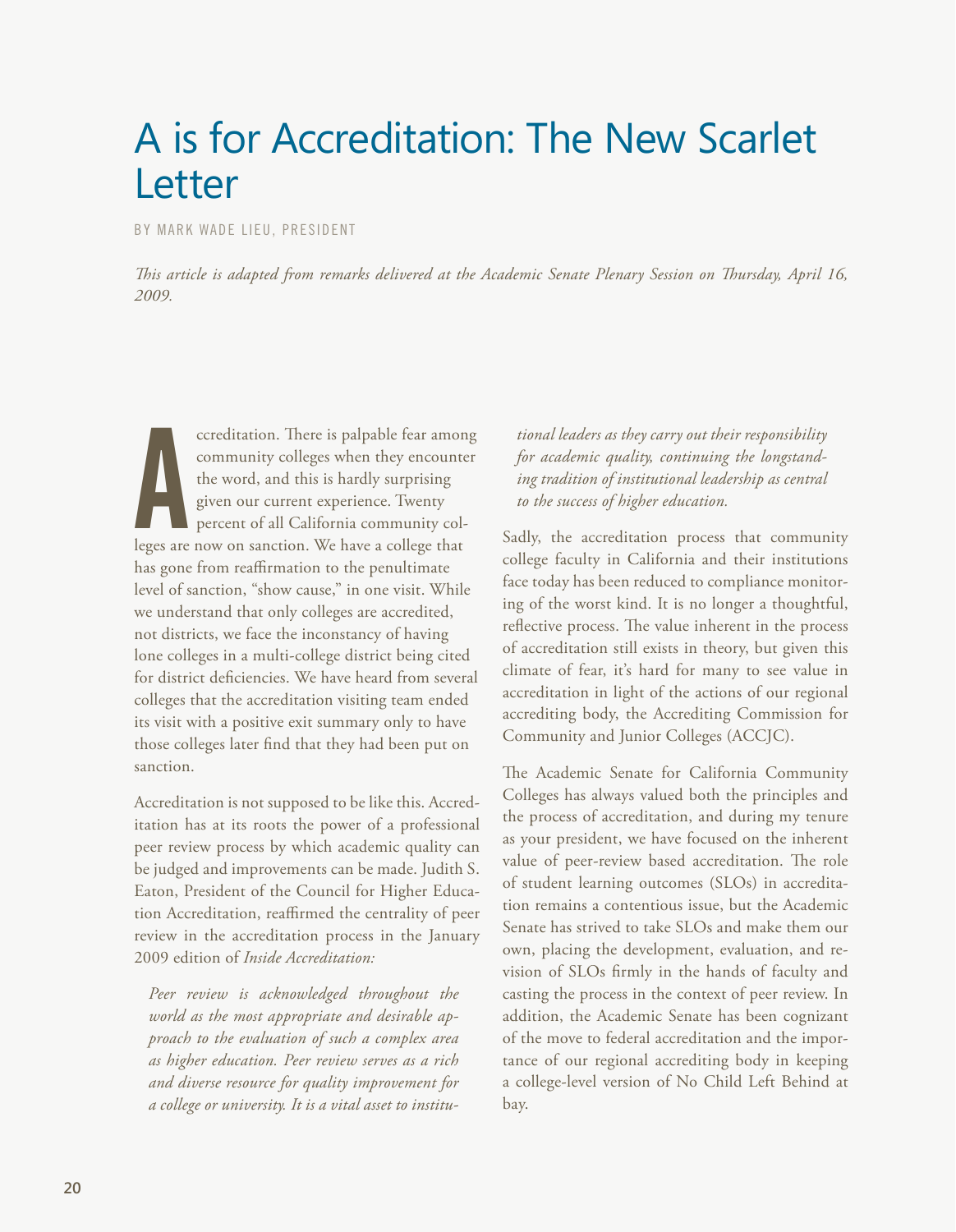Accreditation has at its roots the power of a professional peer review process by which academic quality can be judged and improvements can be made.

It is annoying and exasperating to report that the work of the Academic Senate is not supported by ACCJC. Much of the work of the Academic Senate has come about to fill the vacuum left by the paucity of guidance provided by ACCJC as our colleges struggle with the 2002 Standards. However, in more than one conversation, ACCJC has told the Academic Senate that it cannot endorse or support the Senate's work. What is left is a regional accrediting body that provides guidance that most would characterize as simply a thumbs-down or a thumbs-up, with little to show you how to get from the former to the latter.

However, the approbation of ACCJC matters little to the Academic Senate. What is painful for the Academic Senate is the growing perception by our faculty and colleges that in our support for the process of accreditation we have become apologists for ACCJC and its actions.

We realize that we must make a clear distinction between the theory and purpose of accreditation and the actions and behavior of our accrediting commission. While we may support the first, we can no longer sit by and allow the latter to employ a dysfunctional process that is destroying the quality of the institutions it purports to support.

What we need to do next is not yet clear. Fortunately, we are not alone. At the March Consultation Council meeting, the board which represents college presidents and district chancellors joined with the Academic Senate in bringing forward concerns about the system's relationship with ACCJC. As a result, the Consultation Council will be conducting a facilitated discussion at its May meeting to come up with a strategy for how to respond to the challenges of working with ACCJC.

It is definitely time to figure out how to bring our colleges out from under an increasingly arbitrary and unresponsive regional accrediting body. The urgency with which we need to act cannot be overstated as colleges expend large sums of money, not to mention time, from our ever-dwindling resources to respond to accreditation sanctions.

At the same time, the Academic Senate will not and can not relinquish its responsibility to provide guidance and support for our colleges in their pursuit of a meaningful and powerful accreditation process. Therefore, we will continue to offer institutes, workshops, and college visits, even as we contemplate actions with regards to our regional accrediting body.

Today, accreditation is a dirty word, a mark of shame for 20% of our colleges, much like the scarlet letter in Hawthorne's famous short story. Working with our colleagues–our union partners, college presidents, the Chancellor's Office, administrators, staff, and students–we can restore accreditation to its valued place in the life of any quality institution of higher education.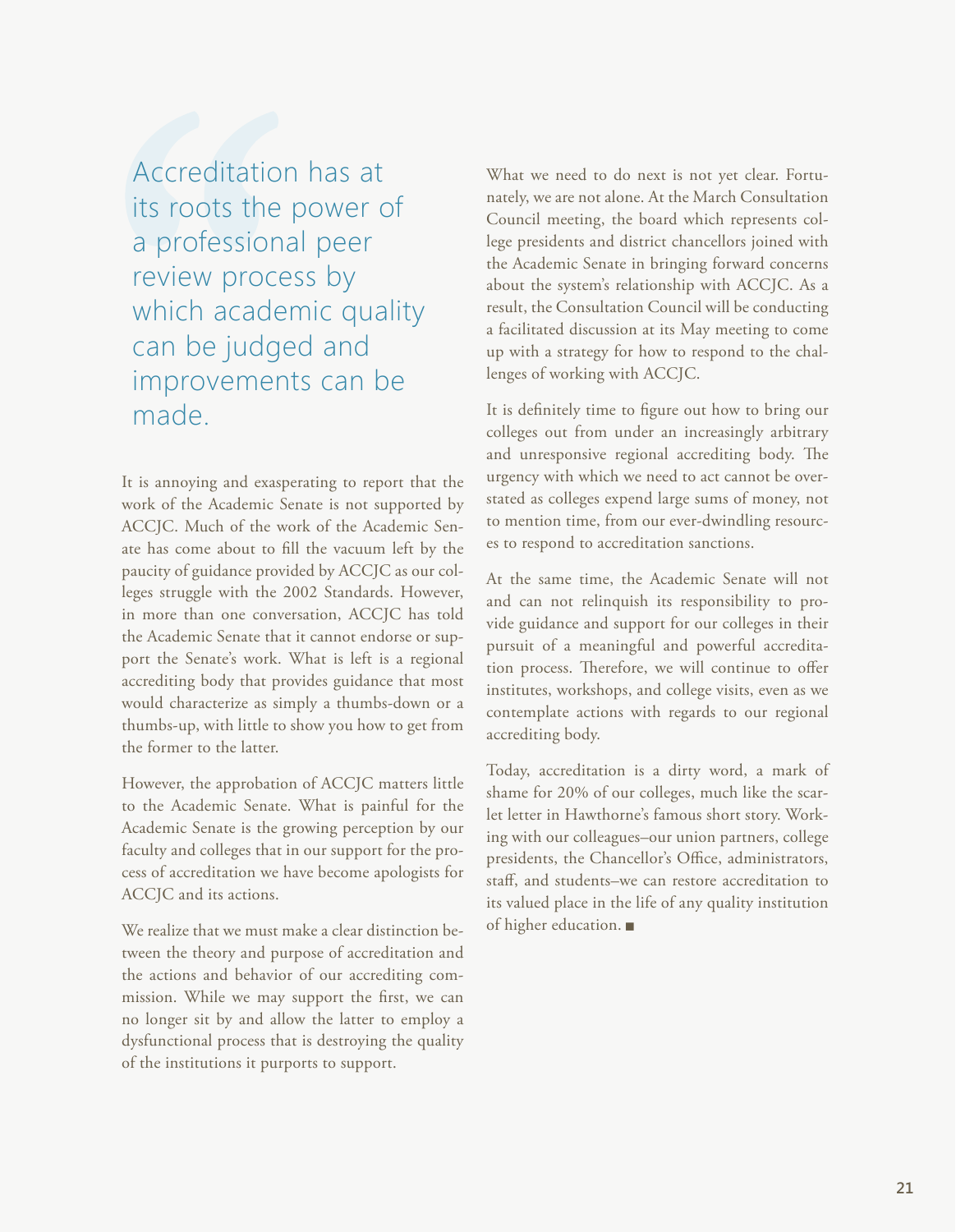# <span id="page-21-0"></span>Who Gets to Play: Elections and the Executive Committee

BY PHILLIP MAYNARD, ELECTIONS CHAIR, AND CATHY COX, EXECUTIVE COMMITTEE MEMBER

he Academic Senate has a strong<br>commitment to diversity, and the<br>Executive Committee is committed<br>to fostering diversity among faculty<br>leaders. We're always on the lookout<br>for new college leaders and strive to improve he Academic Senate has a strong commitment to diversity, and the Executive Committee is committed to fostering diversity among faculty leaders. We're always on the lookout access and equity. Each year, the Academic Senate holds elections for the Executive Committee and for officers at the Spring Plenary Session. These elections are held in conjunction with the voting on resolutions, on the last day of the session, and normally the main focus of delegate attention is on the (frequently intense) discussion surrounding resolutions rather than the (relatively smooth) process of elections.

This year proved somewhat different. An unusually large number of candidates were nominated to run for open positions and due to the Senate's election process, which allows nominees not winning a position to "trickle" downward as nominees for lower positions, there was much more excitement than usual. After several ballots in various races, four new faculty were elected to sit on the Executive Committee, John Drinnon of Merritt College as Area B representative, Stephanie Dumont of Golden West College and David Morse of Long Beach City College as South Representatives, and Richard Tahvildaran-Jesswein of Santa Monica College as At-Large Representative.



During Session, however, in conversations with delegates and attendees, it became apparent that there is some confusion over eligibility for the executive committee positions. Some people believe that only full-time faculty are eligible to run. Others seemed to think that only a voting delegate at Session could be a nominee. And still others thought a candidate must have served as a local senate president.

All of those are incorrect.

Then who is eligible for nomination? Eligibility is determined by the *Constitution and Bylaws* of the Academic Senate (available online at *[http://www.as](http://www.asccc.org/ExecCom/Bylaws.htm)[ccc.org/ExecCom/Bylaws.htm](http://www.asccc.org/ExecCom/Bylaws.htm)*). Article IV, section 2, states: All candidates for election to the Executive Committee shall meet at least one of these criteria: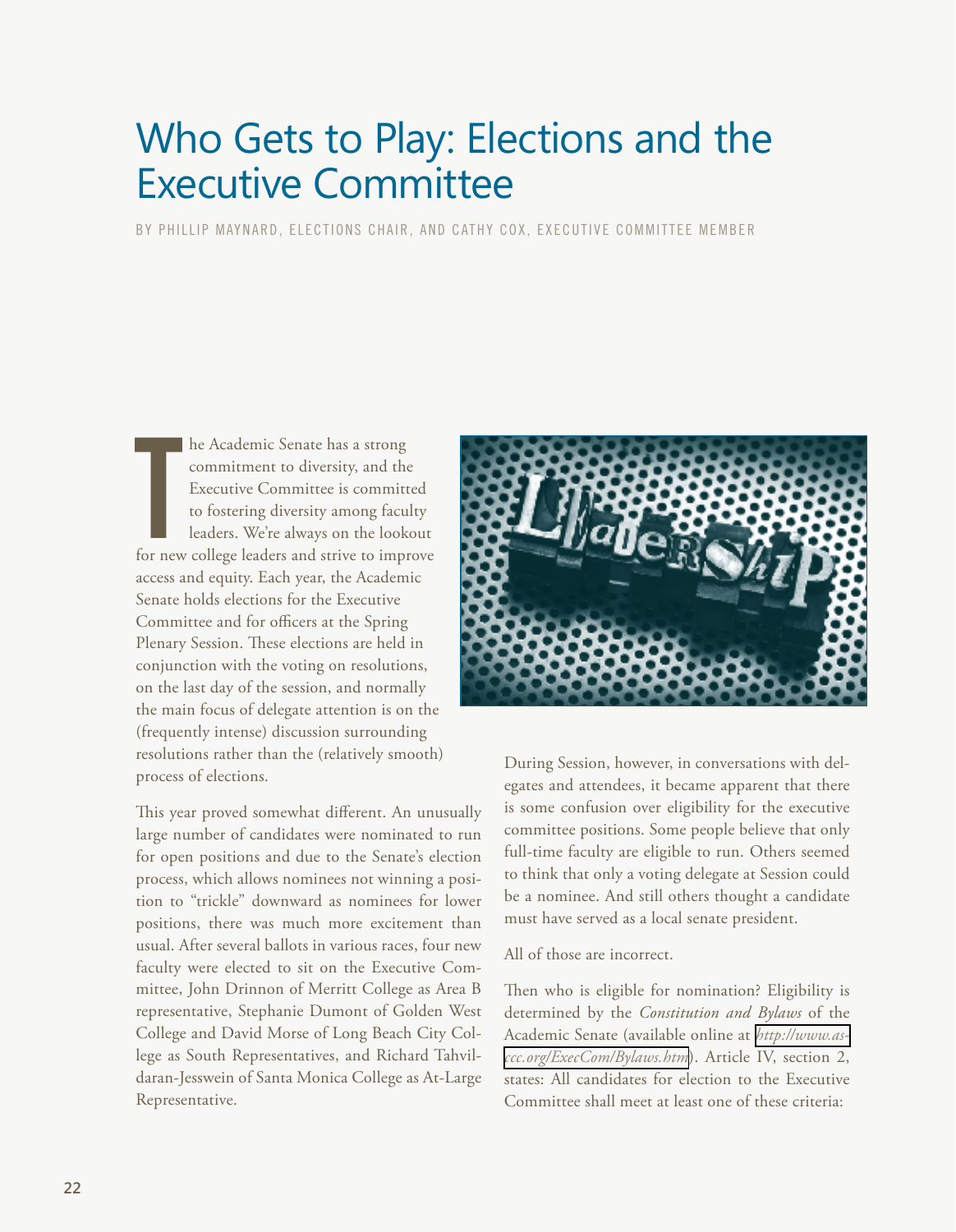- 1) is a Delegate or a local senate president
- 2) has within the last three years immediately preceding the election been a local senate president or an Executive Committee member or officer or
- 3) has been nominated by a resolution of a Member Senate. The minutes of the meeting at which that resolution was adopted must be submitted to the Elections Committee chair with the nomination of the individual.

"Delegates" are further defined in Article II, Section 2:

*Each Member Senate is entitled to designate any of its faculty members, in whatever manner it wishes, to be its one Delegate, who shall have full voting rights at each plenary session.*

While a senate usually appoints the local senate president as its delegate, in many cases another faculty member is appointed instead, and that delegate may be nominated "from the floor" during open nominations on the first day of Session. Note that any faculty member of a member senate may be designated as that senate's delegate–including both part-time and non-tenured faculty.

Moving into any leadership role requires the ability to take advantage of opportunities and respond strategically to challenges as they arise. Furthermore, candidacy for the Executive Committee is also open to any faculty member who is nominated by a resolution of a local senate. Again, this includes both part-time and non-tenured faculty. There is no requirement that a nominee must be a local senate president, or indeed have ever served on a local senate in any capacity whatsoever. (However, this does require more advance planning on the part of the potential candidate, as they must be able to provide minutes showing the adoption of the resolution, thus precluding their last-minute nomination from the floor during Session.)

When is someone ready to make a move to the next level? Moving into any leadership role requires the ability to take advantage of opportunities and respond strategically to challenges as they arise. Local senate experience is undeniably good experience for a seat on the Executive Committee. So is experience with statewide issues and committees, since a member of the Executive Committee must be able to consider these matters as they apply to colleges, faculty, and students throughout the state. But there are many ways in which a faculty member can obtain this experience. If you are interested in playing a more active role in the Academic Senate, whether you are part-time, a newly hired faculty member at your college, or a long-time faculty member who is looking for new challenges, you might consider volunteering to serve on one of the Academic Senate committees as a first step.

Applications to serve on a statewide committee are distributed to attendees at Session as part of the packets received at registration, and are also available on the Academic Senate web site at *[http://www.](http://www.asccc.org/ExecCom/Nomin.htm) [asccc.org/ExecCom/Nomin.htm](http://www.asccc.org/ExecCom/Nomin.htm).* <sup>g</sup>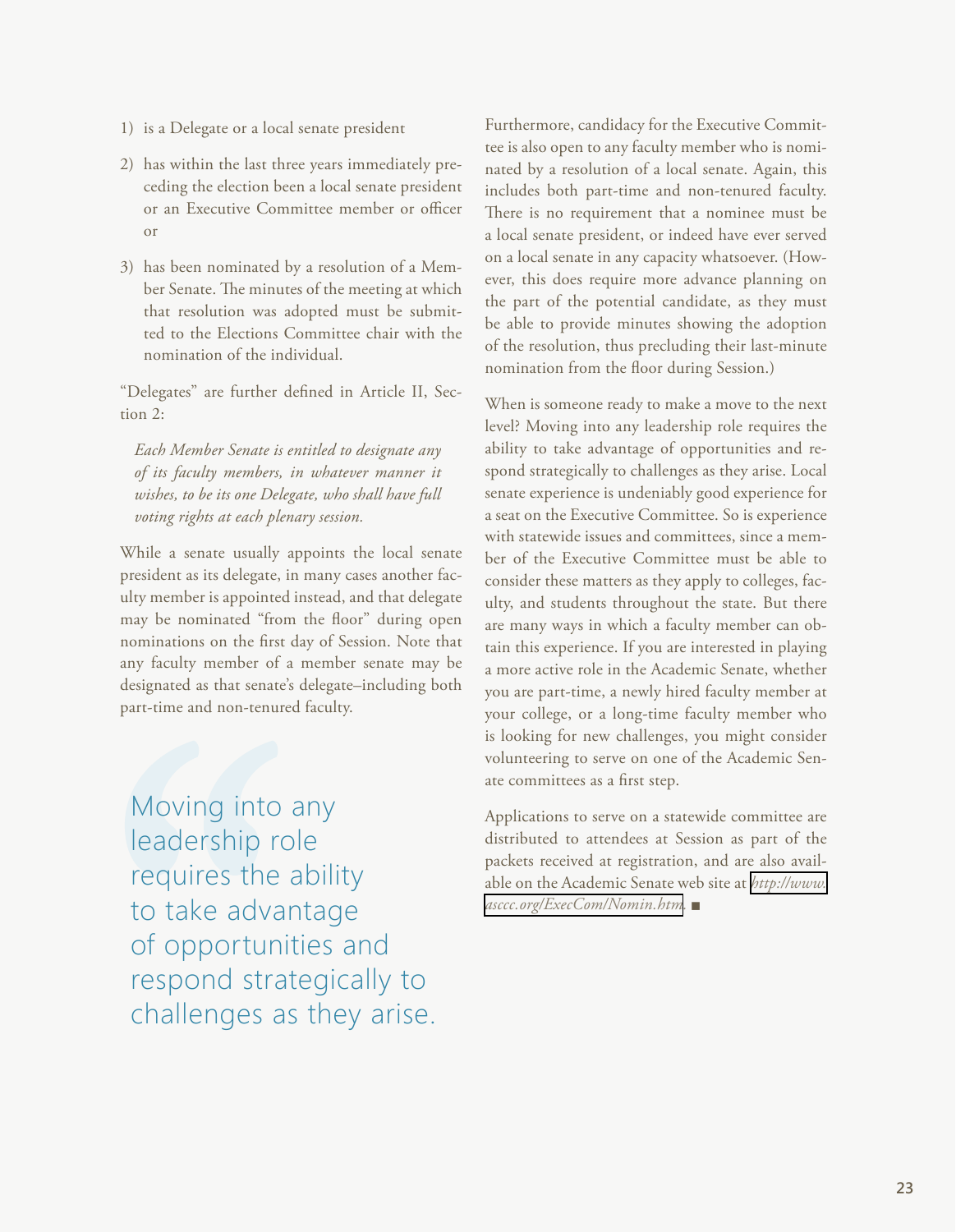## <span id="page-23-0"></span>What Do Students Think About Prerequisites? Give a Listen to Their Views!

BY JANET FULKS, CURRICULUM COMMITTEE CHAIR

t the 2009 Spring Plenary Session, faculty<br>passed two important resolutions concern-<br>ing prerequisites. One of them asks the<br>Academic Senate to recommend changes<br>to Title 5 requirements for the validation<br>of computational t the 2009 Spring Plenary Session, faculty passed two important resolutions concerning prerequisites. One of them asks the Academic Senate to recommend changes to Title 5 requirements for the validation from the current statistical requirements to content review only. It also requires that local senates should have a valid challenge process and conduct research to analyze the effects of this change. Another resolution on prerequisites asked the Academic Senate to research a pilot for general application of basic skills prerequisites to general education courses. An example of this might be a specific reading or writing level or course applied to those courses requiring college level reading, college-level texts or ample writing. For those of you who did not attend the Spring Plenary Session, you may be surprised to hear about this new approach to prerequisites. Knowing a little history may help to explain the resolutions.

In 1991, a suit was lodged by the Mexican American Legal Defense and Educational Fund (MALDEF) against the California community colleges. It was this suit, settled out of court, that created an agreement under which we have operated for the last 15 years. The agreement signed into law requires content review, statistical analyses, and disproportionate impact studies to validate and apply a prerequisite. Title 5 §55003(e) (e) states

*A course in communication or computation skills may be established as a prerequisite or corequisite for any course other than another course in communication or computation skills only if, in addition to conducting a content review, the district gathers data according to sound research practices and shows that a student is highly unlikely to succeed in the course unless the student has met the proposed prerequisite or corequisite.*

These validation techniques are required course by course, program by program, college by college.Additional requirements and instructions for applying prerequisites are found in *The Model District Policy on Prerequisites, Corequisites, and Advisories on Recommended Preparation* (Board of Governors) and *Good Practice for the Implementation of Prerequisites* (Academic Senate). The upshot of these requirements, which are not required in other states, is that California community colleges have very few prerequisites for courses outside of the specific disciplines and very few basic skills prerequisites for transfer level courses. The Basic Skills Initiative work and external reports have cited lack of clearly delineated student pathways as a major reason for poor success.

The Academic Senate has collected data looking at student success in courses from colleges that have this research capability. We have also collected feedback and qualitative data from the CIOs, CSSOs and the Student Council for the Student Senate for California Community College. During the 2009 Spring Plenary, we also collected faculty input and plan to have more thorough discussions at the Student Senate General Assembly in May and the Curriculum Institute in July this year.

So far, we have heard from everyone but the students. As faculty, we all consider the professional meaning of prerequisites, and our administrative colleagues are concerned about the funding and enrollment implications that go along with these discussions. But as we move forward, it seems invaluable to consider the articulate and very useful input we have gathered from the ones who will be most affected by the changes–our students.

Here are the views of the statewide Student Senate, as summarized by Richael Young, its president, at the Spring 2009 Plenary Session: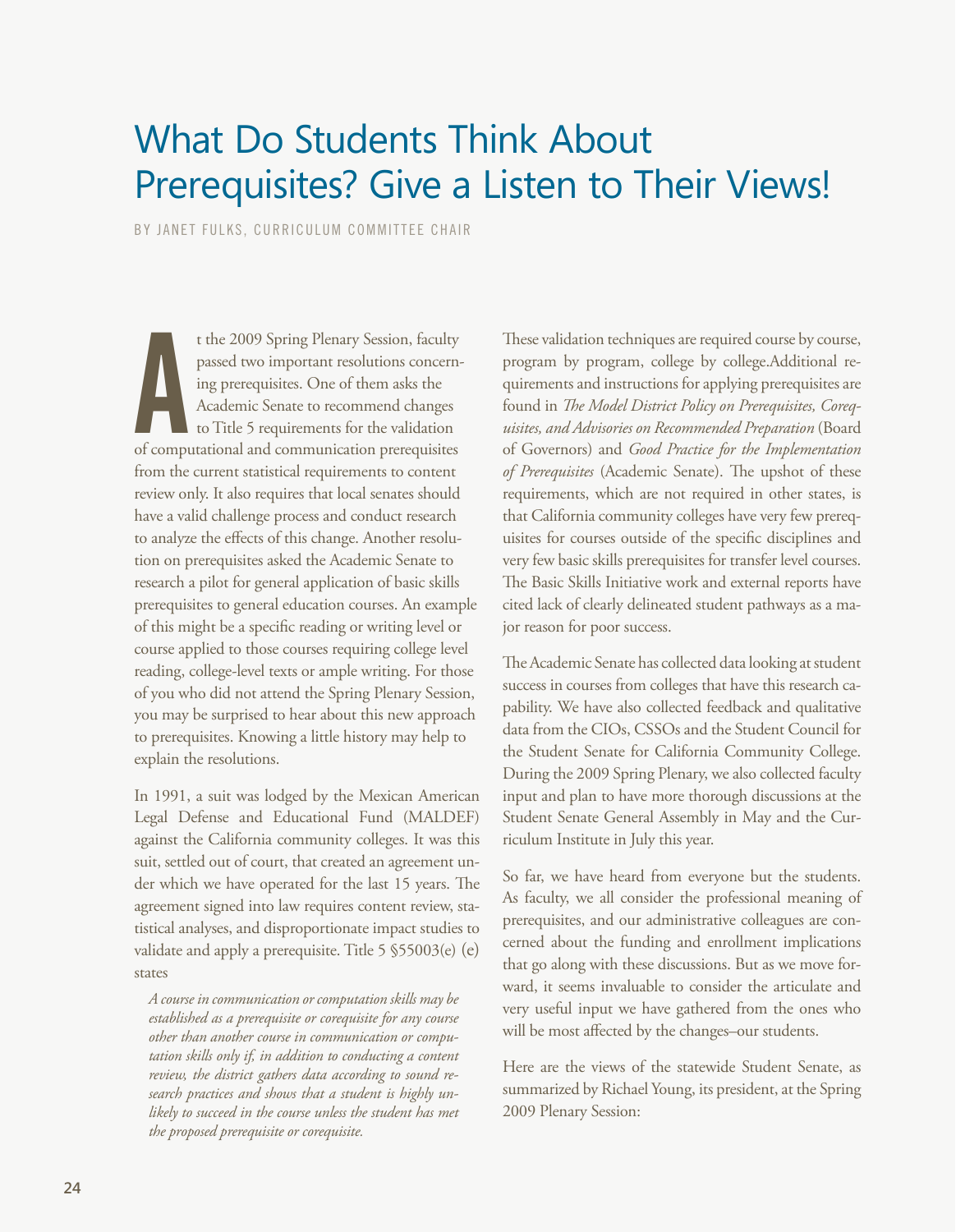1. Student defense for prerequisites: Prerequisites + Guidance = Better Preparedness = Higher Success Rates

Students often enroll in courses for which we are not academically prepared, which hurts us individually and cohesively as a student population in the short-term and long-term. Instituting mandatory placement will increase the likelihood of our success.

- 2. Equalizing the "playing field" in the classroom. Assessing and placing us according to our preparedness will ensure that our class skill sets and the curriculum are compatible. It's otherwise difficult for us to all equally benefit from the instruction when we're at different levels and our professor is splitting time to meet our various needs.
- 3. Basic skills courses are not seen as relevant to our choices of study; no one goes to school to study "Basic Skills" or conduct remedial coursework. Taking non-transferable prerequisites is perceived as a waste of time and money; this could delay our completion of transfer or of a certificate or degree program.

Our colleges' supply of such courses hasn't met student need and demand. Mandatory placement is going to prove difficult not only to us, but to instructors and our colleges, should availability of these classes not change.

- 4. Our Questions and Our Recommendations:
- w *What's "Assessment and Placement" and what does it mean to me?*

Not only do we need to learn this at orientation or matriculation, but our classes must be made relevant to our majors or the skills we seek to acquire also.

So I've taken the Assessment Test; what do my scores *mean?* 

We need deliberate counseling on moving from assessment to placement, which means an **integration** of student services and instruction.

w *Where are the classes?* 

We recommend that should mandatory place-

ment be enacted, that colleges are granted sufficient funds to make available these courses we need.

Will these additional units hurt me when I apply for *EOPS?* 

In implementation, we think it's crucial to exclude basic skills coursework from eligibility for EOPS and other aid programs.

And here's a personal testimony from Cristela Ruiz-Solorio, student representative on the Academic Senate Curriculum Committee, Rio Hondo College student and Student Senate Representative:

*Ask any number of students about their opinion on prerequisites, and you will get a number of different responses. I come from a background of prerequisites; I happen to have assessed in a very basic math class and had to work my way up. From elementary math, to taking an honors statistics class, and finally, currently taking finite math. It was difficult to deal with the fact that I had to take math that dealt with simple addition, subtraction and multiplication when in high school I was in geometry but nonetheless, I knew I was there because I had not tested to where I needed to be in order to qualify for the higher math courses. Assessing into those courses helped me acquire the basics I missed the first time around and it helped me along my journey in my later classes. I will not argue, it did take longer than one would hope and sometimes I felt like I was not being challenged but that was just for a few chapters. This was not the feeling for the whole class. Looking back at my college career I saw a huge improvement. I had progressed so much. It never crossed my mind that I would have the capability to take an honors math course. I owe a huge part of my successes to taking the prerequisites because it provided me with the tools I needed to succeed. Constantly stressing over simple math homework or upcoming tests is a thing of the past. Another unforeseen positive consequence was that I was able to focus on my other courses. Taking the prerequisites gave me confidence not only inside the classroom but outside as well. I am amazed to see where I began and where I currently stand; it really gives me something to be proud of myself.*

As the Academic Senate moves forward with prerequisites, we will value input from all of our community college partners in an attempt to create well designed pathways for students that contribute to student success.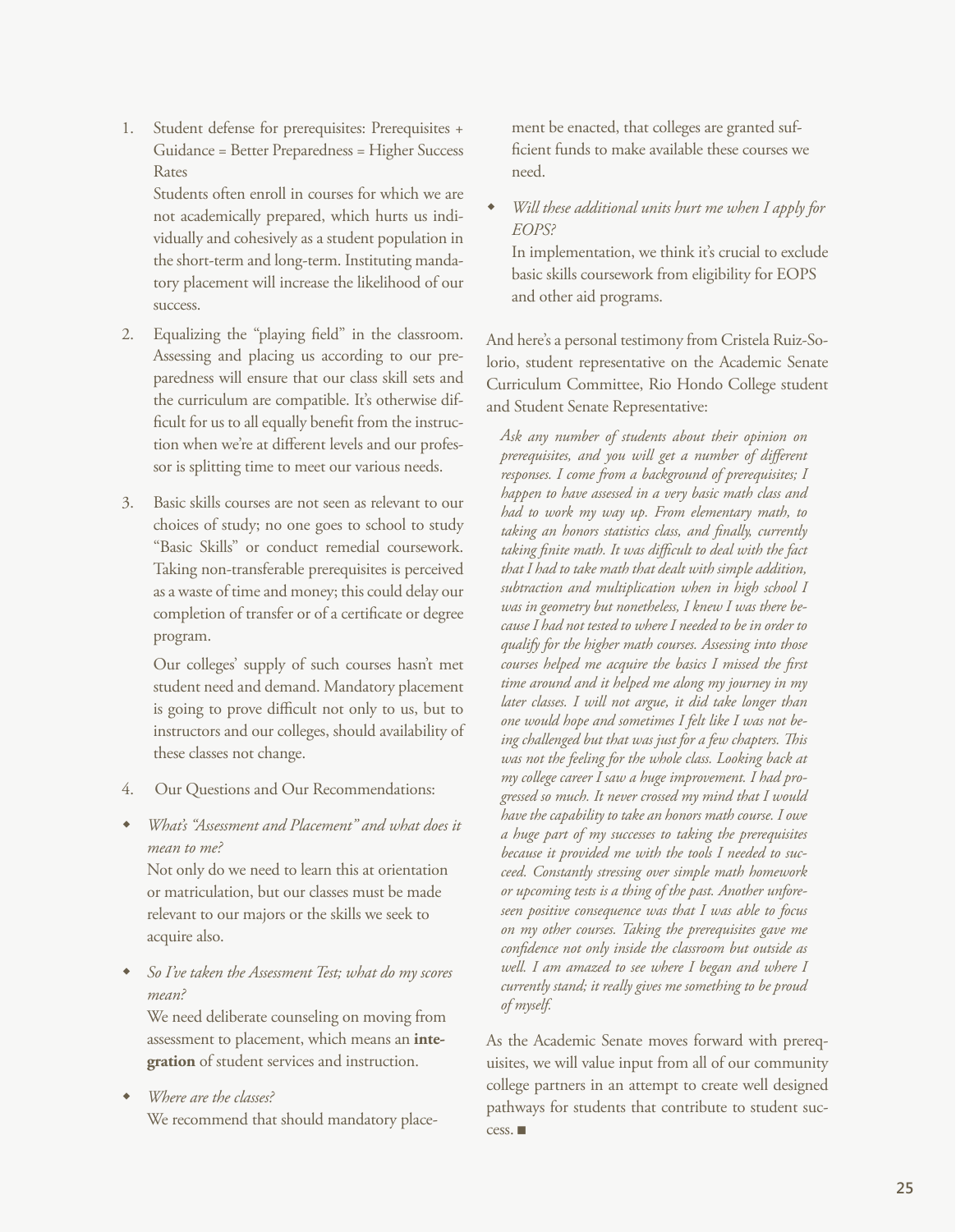## <span id="page-25-0"></span>Casting Call for Occupational Education: Producing Blockbuster Leaders

BY DAN CRUMP, CHAIR, 2008-09 OCCUPATIONAL EDUCATION COMMITTEE

he 2009 Vocational Education Leadership Institute was held March 12 through 14 the Sheraton Universal Hotel in Univers<br>City. The Vocational Education Leadership Institute is designed to develop and promote leadership among **he 2009 Vocational Education Leadership** Institute was held March 12 through 14 at the Sheraton Universal Hotel in Universal City. The Vocational Education Leadership Institute is designed to develop and at local, regional and state levels. It is funded by a federal Vocational and Technical Education Act (VTEA) leadership grant that is administered by the Chancellor's Office for California Community Colleges and provided to the Academic Senate for implementation. The Institute provides training and a range of tools to the faculty in attendance. One of the goals of the Institute is to encourage more active participation of occupational faculty in both their local academic senates and the Academic Senate. This Institute helps to develop close relationships with statewide leaders and other occupational faculty members while informing occupational educators about the resources available to them.

The Occupational Education Committee is the planning group for the Institute. As the location for this year was in Universal City, home of Universal Studios and near to many media production sites (Disney Imagineering, Warner Bros, and NBC, to name a few), we decided to go with a movie theme. Each breakout and general session had a movie title or character in order to describe it. Yes, the temptation was to go really crazy, but I think we kept it pretty much under control.

Act I, Scene 1…We started off the Institute with an address from the Academic Senate President Mark Lieu (*The Ten Commandments*) providing us with an overview of the Academic Senate, including a review of the "10+1," the items in Title 5 and the Education Code that provide the basis for most of the authority of academic senates in academic and professional matters at the local and state level.

The first set of three breakouts provided a variety of resources, from a presentation of the Myers-Briggs Type Inventory personality test (*Spiderman, Shrek, The Terminator:* Which One Are You?) to a demonstration of contextualized learning (*Some Like it Hot*) to a discussion of funding sources from the federal VTEA and Carl Perkins grants (*Mr. Smith Goes to Washington*…and learns what is available for those back home).

A Vocational Leadership Institute would not be complete without informing career technical education leaders about the activities of the California Community Colleges Chancellor's Office (*The Godfather*). And special populations and "nontraditional" occupations, where individuals from either gender comprise less than 25% of the individuals employed in each such occupation or field of work, were discussed in another general session (*Rebel Without a Cause* ). It is interesting to note that three of the Occupational Education Committee members are nontraditional—males in cosmetology and library science and a female in welding technology.

We explored a special and honored category of students—returning veterans (*Platoon* and *An Officer and A Gentleman*), hearing personal accounts from two veterans with some of the challenges they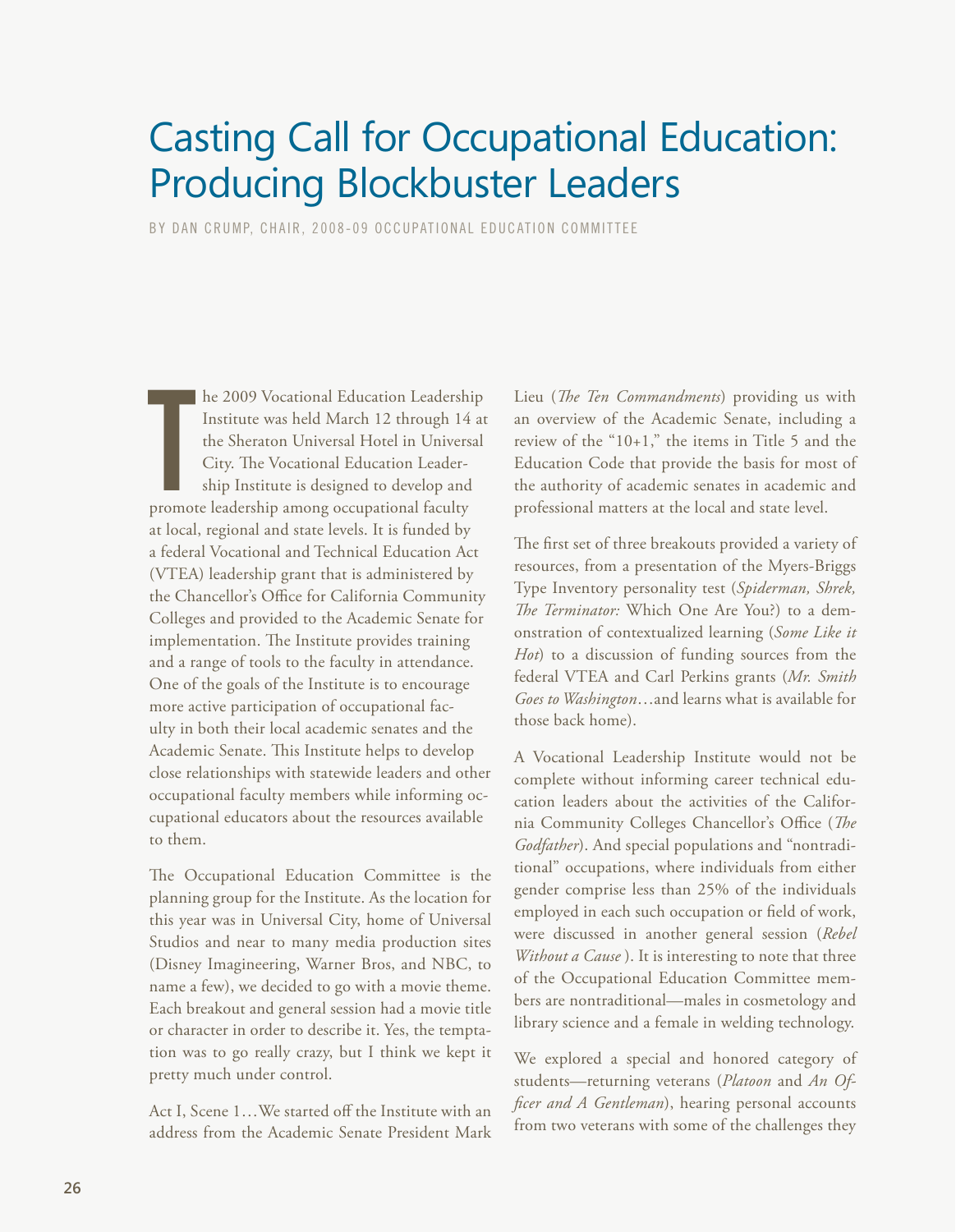face as they adjust to the college environment. And we also heard about a series of successful programs overseen by the Academic Senate—the SB70 Career Pathways (*It's a Wonderful Life*) and how these have provided for articulation of courses between high schools, Regional Occupational Centers and Programs (ROCPs) and colleges. A strong area of commitment for faculty is in the area of curriculum development (*The Right Stuff*) as we heard more about the new Program and Course Approval Handbook and the potential application of prerequisites to career technical education courses.

It is always vitally important for leaders to be informed about funding and finances. We had a state expert in community college finances give us an overview (*Jerry Maguire–Show Me The Money!*) of the state budget and also provided us with detailed profiles of the finances of our local districts. Times of deep budget problems (hmmmm, could that be like now?!!) always bring up concerns about the viability of career technical education programs. A presentation on program review and discontinuance (*The Grapes of Wrath*) focused on how one college faced these situations. It is also important to look at how different state initiatives can be combined for student success. We saw an example of an awardwinning program (*The Sweet Smell of Success*) that showed how Basic Skills Initiative (BSI) funding was used to encourage career technical education faculty to refer students to college success centers as a component of their instructional program.

Many of the attendees are already leaders on their campuses, but it is always good to hear about others. We were fortunate to have a panel of career technical education faculty ( *(All the President's Men*…and Women) relate their experiences of hearing the call (of the wild?) and stepping forward to help their faculty colleagues at the local, regional and state level. And faculty leaders are not alone…we explored the importance of collaborative efforts (*Butch Cassidy and the Sundance Kid)* between faculty and administrators on relationships in developing and maintaining programs.

As we mentioned before, federal funding is very important for vocational programs and we reviewed

the current Perkins Accountability measures and showed how they relate to effective teaching and learning (*Million Dollar Baby*). The state's Economic and Workforce Development has resources and information (*Star Trek*) to lead the way in building capacity in career technical education disciplines and professional development opportunities for faculty. Another important component for a career technical education program can be advisory committees (*Advise and Consent*). We learned how they can have a dramatic impact on enrollment, outcomes, completer placement rations, training materials and curriculum development.

External matters can deeply affect career technical education programs and nothing more than legislation. We learned what is happening in Sacramento and Washington D.C. (*Around the World in Eighty Days*—didn't it take longer than that to get the budget passed?) on issues of interest, including Perkins accountability, VTEA funding, economic development and workforce preparation. Of special interest was hearing about issues in regards to concurrent enrollment (*The Best Years of Our Lives*) of students in both high school and community colleges many of whom are in career technical education programs.

We finished off the Institute with a presentation of certificates of completion for the attendees and wished everyone a safe journey home (*The Sound of Music*—"So long, Farewell, Auf Wiedersehen, Goodbye!"). I feel that the Institute was a wonderful experience for all. A load of thanks to the awardwinning efforts of the members of the Occupational Education Committee (Carol Beck, Mission College; Dianna Chiabotti, Napa Valley College; Lisa Legohn, Los Angeles Trade Tech College; Sal Veas, Santa Monica College; and Peter Westbrook, Riverside College) and a Best Producer Oscar ® to Jen Gross (Academic Senate Event Coordinator) for all her work in coordinating this Institute.

Make plans for the 2010 Vocational Education Leadership Institute, which will be held March 11 to 13 in the Napa Valley area. See you there! ■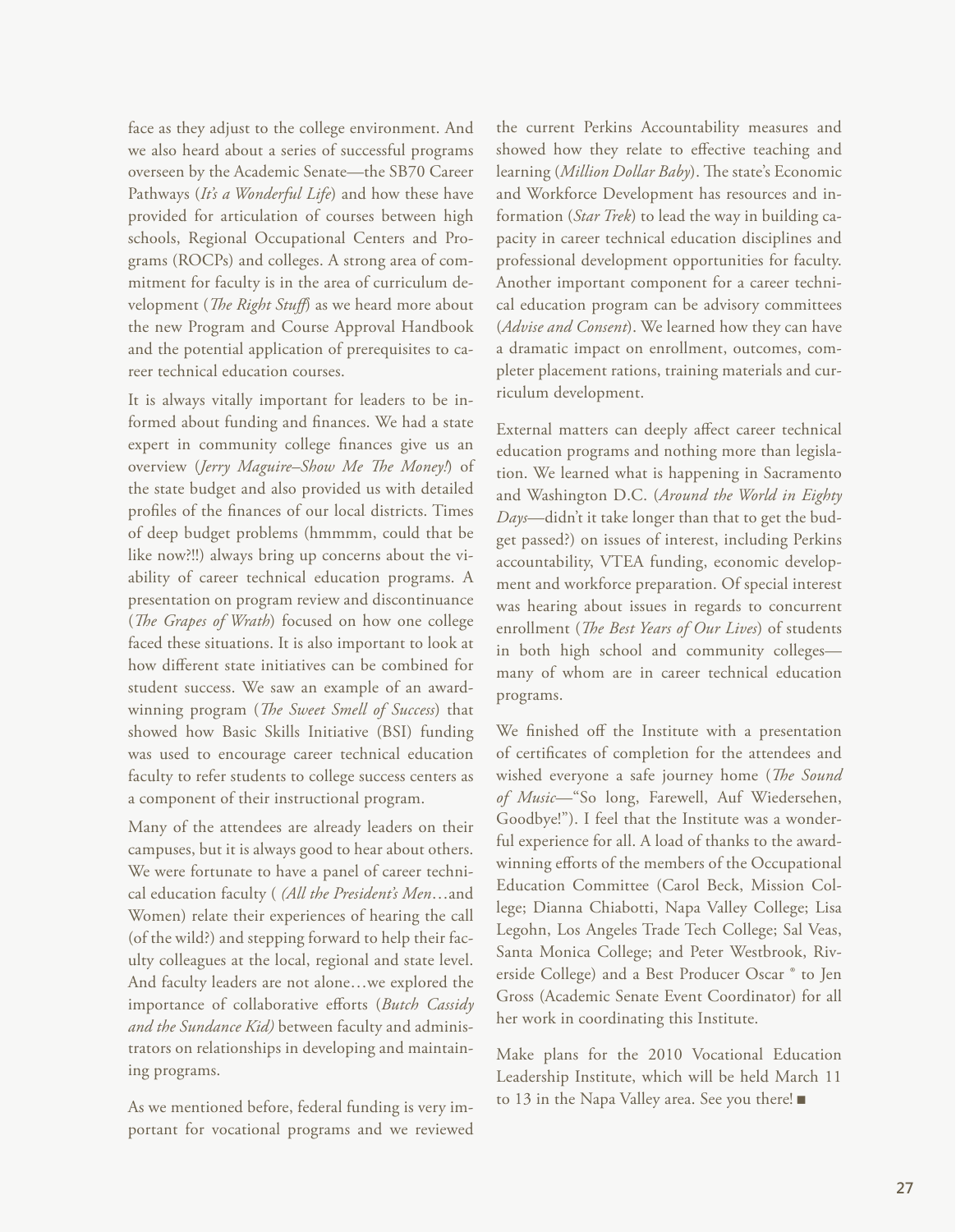# <span id="page-27-0"></span>On the Occasion of the Fortieth Anniversary of the Academic Senate

BY JANE PATTON, INCOMING PRESIDENT

*(This was presented during the Election Speeches at Spring Plenary Session)*

n the occasion of the 40<sup>th</sup> anniversary of<br>the Academic Senate, it is appropriate to<br>look back at our accomplishments and the<br>founding principles of academic senates in<br>California's community colleges, both locall<br>and sta n the occasion of the 40<sup>th</sup> anniversary of the Academic Senate, it is appropriate to look back at our accomplishments and the founding principles of academic senates in California's community colleges, both locally our core values is a useful and informative exercise, and it helps us set the course for our future.

The late 1960s and early 1970s were a turbulent time in the United States and out of that rebellious, takecharge time was born the Academic Senate for California Community College. Thanks to the courage of our founding fathers and mothers, the solid foundation for the faculty leadership in academic and professional matters was laid. Because we are teachers, let's consider a few of the lessons we have learned in the last forty years.

We have learned that the 1960s California Master Plan for Higher Education got it right when it proposed tuition-free higher education, although we know the dream was never realized, and we continue to argue that there are tremendous benefits to California as well as the individual when we have state–supported postsecondary education.

We have learned that through AB 1725 and the resulting changes to law and regulation, the faculty roles have been strengthened; but we must remember that it is insufficient to *have* the powers if we don't *use* them.

We have learned that the resolution process and committee structure of the Academic Senate serve us well. The resolutions encourage animated and thoughtful debate and drive the work of our committees. The committee structure provides sufficient breadth to permit progress on the varied tasks, and we have the flexibility to add new committees or put some on hiatus periodically.

We have learned to be adaptable: to review graduation requirements when needed, to adjust our focus in light of the tremendous increase in need for basic skills, to recommend changes to Title 5 in our 10+1 areas.

We have learned (and continue to try to teach others) that when faculty are involved in planning and decision-making from day **one**, not only are the results improved, but the commitment for implementation is strengthened. I am fond of quoting my USC professor as follows. (If you can get past the allusion to industry, the point of this excerpt is valuable).

*The teacher in an institution of higher learning is an officer of the corporation…and* **not** *an employee or hired person in the usual sense. To misconceive the basic nature and role of the college or university faculty member threatens the whole concept and function of the higher learning…The college or university is fundamentally different from business, military or governmental organizations.*

*In a college or university, the faculty members are responsible members of a self-governing community whose relative autonomy is crucial to the nature and process of the higher learning.*

*This point is extremely complex and very difficult to make clear, yet on its acceptance may hang the welfare and perhaps even the survival of institutions of higher learning. ...the individual faculty member is a self respecting officer of the organization who after proper evaluation by senior members of the community becomes a permanent part of the organization.<sup>1</sup>*

<sup>1</sup> Pulias and Wilbur, *Principles and Values for College and University Administrators*, 1983.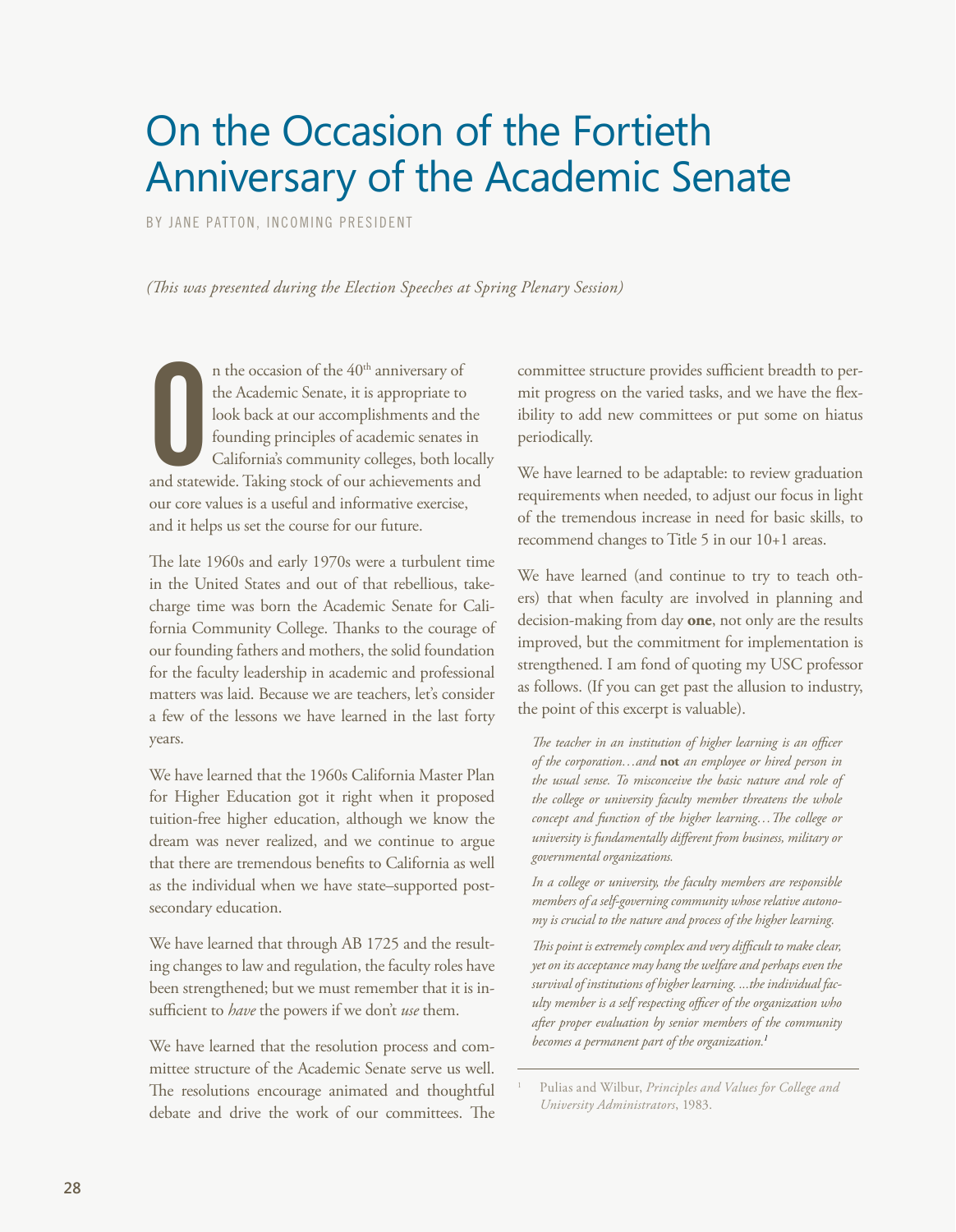AB 1725 put those very values into law—professionalizing California community college faculty and moving them into higher education.

So, we've looked a bit at our past; how about our present? I have wondered: wouldn't it be helpful if the job of Academic Senate president came with high beam headlights and rear view mirrors? Senate leaders need to provide the vision to see where we're headed (or *should* be heading) as well as the rear view mirrors to understand our past.

I got a call last week from a senate president. At her college, the current practice is for the union to set class size limits, without the participation of the senate or the curriculum committee. The challenge for the senate was in determining what should be done and the best strategy for revisiting a practice that was instituted in the past but that may not be the best approach today.

I spoke to another senate president last week who was consumed with trying to help administrators understand why the senate was concerned about the implementation of a new administrative software system. She indicated that students we not receiving timely information about when and how to register and such processes as wait lists and pre-requisite enforcement were compromised with the new software. This senate president's challenge was in convincing administrators that these issues *are* a part of academic and professional matters, and not merely administrative matters. If students weren't getting into their classes and if prerequisites were not enforced, the senate did (and should) care.

These two cases exemplify local senates in their daily duties of asserting the academic senate's 10+1 responsibilities. I have no doubt that these two, very healthy senates under their capable leadership will resolve these situations. While local senates wrestle with many internal challenges, there are also pressures that affect our colleges from the state level. Here are a few of my concerns.

I am concerned about outsiders charting our course for us, and making policy decisions that rightly belong in the hands of those *within* the colleges and the system. (We will address a new resolution about nonprofit foundations, which raises this concern).

I am concerned about competing demands and stresses put on our colleges that stretch us beyond our means. Ideally, community colleges can set their own local

priorities about which of the allowable missions will be their focus, depending on their local community's needs. The new Enrollment Management paper presents some strategies for senates to engage in a dialog about its institutional priorities or its balance of curriculum.

I am concerned about the end becoming more important than the means; the outcomes more important than the process; the destination more important than the journey. Education cannot always be measured and weighed, and if faculty do not keep clear about this, no one else will. General education helps to develop the student as an informed, thinking member of society, and the student's new awareness, new synapses, improved critical thinking skills cannot be measured by standardized tests.

I am concerned about shift towards using more contingent faculty—a trend that not only affects community colleges in California but all higher education in the country, as reported by the American Association of University Professors (AAUP). It is not the people who teach part time that is the concern. The issue is ensuring the number of full-time faculty that is required to ensure the academic and professional responsibilities are completed, including advising students, writing curriculum, conducting program reviews and full participation in governance activities.

What are the solutions to challenges such as these? Likely because of my background in group communication theory, I believe along with Robert Frost that "The best way *out* is always *through*." Working through our governance structures is essential—both locally and at the state level. And if we don't like the governance structure, we should change it.

So on the occasion of our 40th anniversary, I conclude that we should be thankful for the institution of the Academic Senate—local and state. I suggest that if basic skills are the foundation for student success in California community colleges, then the academic senate is the foundation for faculty success in academic and professional matters.

I am energized by you, the faculty leaders in California's community colleges, and look forward to continuing our work together for the good of students, faculty and our colleges. ■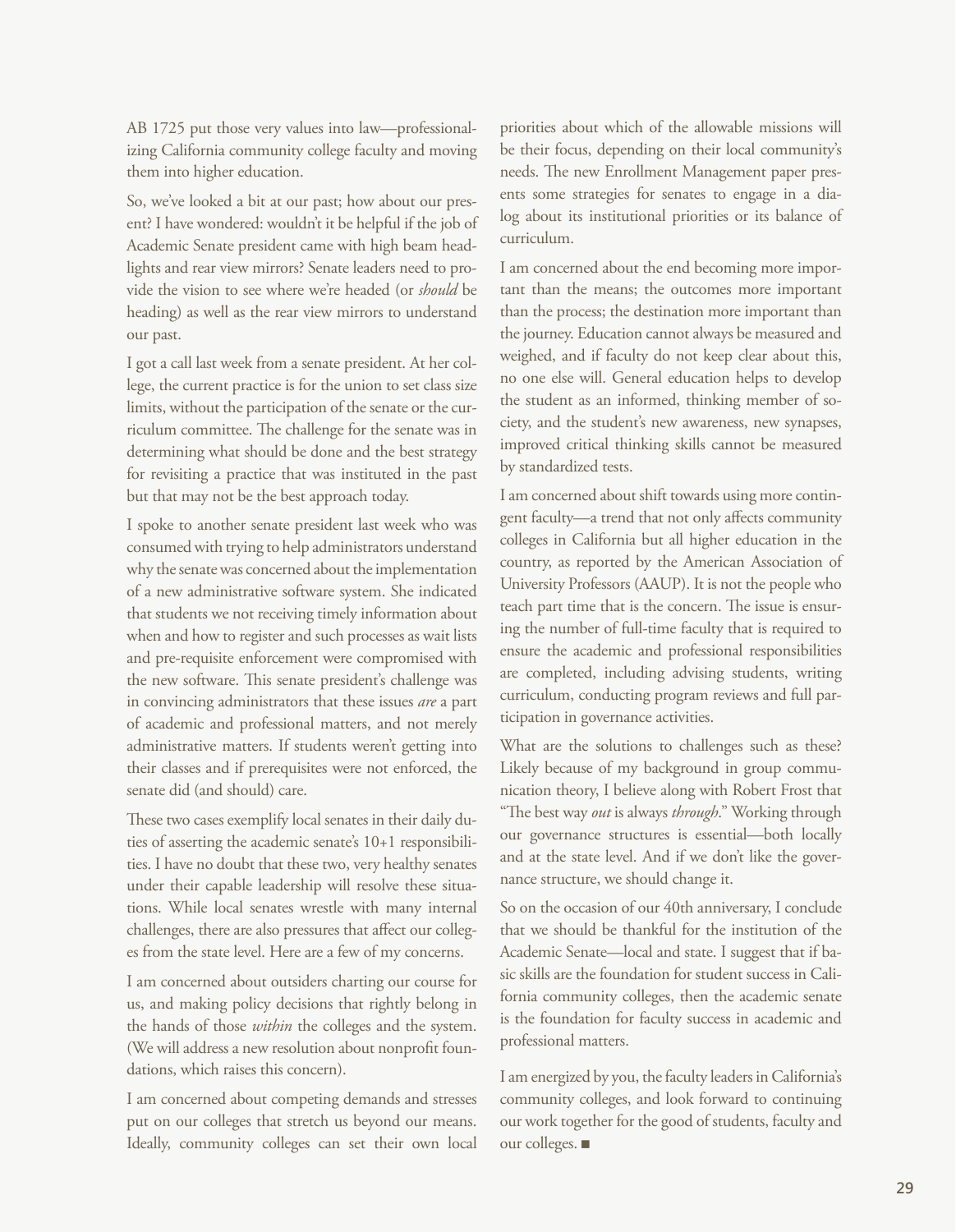# <span id="page-29-0"></span>To Be MCD Or Not To Be MCD–That Was The Question

BY WHEELER NORTH, CHAIR, RELATIONS WITH LOCAL SENATES COMMITTEE

### **Introduction**

Multi-College Districts (MCDs) comprise approximately 65 of our 110 colleges in 22 districts, with Riverside District being the latest variable as they attempt transition into the world of MCDs. With the recent overhaul of community college funding regulations by SB 361 (2007), there is even more pressure for districts to go this route because converting a center into college status yields a multimillion dollar annual increase for the district. So, some faculty have wondered if there really are enough benefits from the MCD model to justify the additional challenges not found in single-college districts (SCD).

### **A Brief History**

In the Spring of 2006 there were several frustrated MCD faculty pondering their respective MCD woes when the idea arose to see if it would be possible to improve MCDs by learning more about them through research and investigation. They wondered if it would be possible to show they truly cost more or less to operate in terms of actual cost, undue dysfunction, wasted time, morale, debilitating frustration, and duplication of effort.

### **Surveying as a Tool**

Thus resolution 13.05 S06 was the genesis for producing a survey that ended up being very complex. At the same time the Academic Senate Executive Both in the quantitative and narrative responses, respondents overwhelmingly indicated that MCDs are perceived to treat their colleges inequitably with respect to resource allocation (65%).

Committee had been exploring the idea of using a survey consultant to collect this kind of data. The survey was distributed in February and March of 2009 to faculty senate presidents, curriculum chairs, and planning/budget co-chairs, receiving input from 59 respondents representing approximately half of the MCD colleges. Due to the complexity of the survey and the hard fact that surveys generally only produce data reflecting respondent *perceptions*  it was decided that input from the single-college districts would not significantly add enough to this data set to a degree that warrants putting them through the time to complete the survey.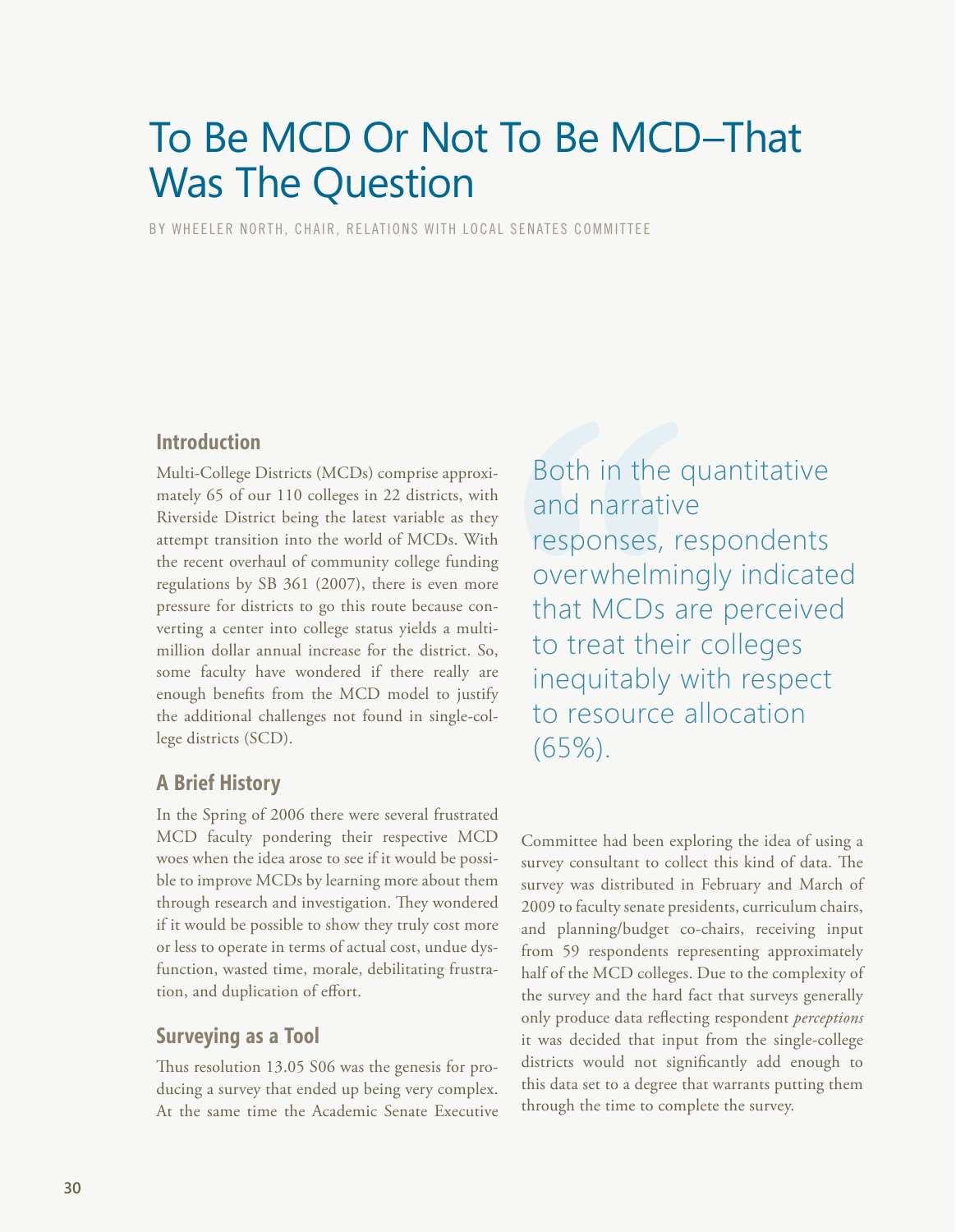## **Basic Survey Results**

Both in the quantitative and narrative responses, respondents overwhelmingly indicated that MCDs are perceived to treat their colleges inequitably with respect to resource allocation (65%). To counter this though, when queried if respondents personally felt this was true there was a 25% increase in the cohort believing there is equity or they just weren't certain.

Another question asked about the effectiveness of district oversight in a variety of decision-making processes. There seemed to be much more confidence in the integrity of processes where decisionmaking authority remained at the campus level.

### **Breakout conversations**

At the 2009 Spring Plenary Session the Relations with Local Senates Committee held a breakout to further discuss the results, to solicit more input, and to ascertain future directions for this effort. This resulted in several trains of thought, not the least of which was the idea that further investigation was both warranted and welcome. To this end the

This survey provided indications that multicollege districts have unique characteristics which could affect morale and functionality, that there is much we can do to identify and share effective practices, and there is a great deal of potential for more research.

conversation asked what quantitative data may be available that would evaluate cost efficiencies, particularly as measured over a period of time. It was pointed out that the phrase "duplication of effort" was a little tough to analyze in some areas. Interrelated to this the idea prevailed among attendees that dysfunctionalism within the multi-layered processes of MCDs was often unreasonably high. The mathematicians present noted that the total number of respondents was not a significantly useful sample size, so to counter this it was suggested that more quantitative data and research is needed to validate the perceptive data if possible.

Other questions were:

Is there a higher level of satisfaction when a district senate is in place?

How can we get better and more accurate data, both reported and local?

What are the trends with respect to changes in staffing ratios, funding and other resource allocations in MCDs versus SCDs?

As the dialog shifted towards what may be useful for directing further effort, the idea arose that within the cohort of attendees' districts were pockets of functionalism that fell into some rough cluster areas. These included resource allocation models, curriculum alignment, intra-district communication, a perception of effectiveness derived from leadership that values and functions easily within participatory governance, and portability of a variety of services such as assessment, student records, and technology resources.

## **What Next?**

So the one question remains, what do we do next? Many of us from MCDs are often frustrated by them, while there appear be some from SCDs who would prefer to be in an MCD (presuming the trend being established by Woodland, Norco, and Moreno Valley accurately reflects faculty sentiments). While railing at the vagaries of the MCD model might en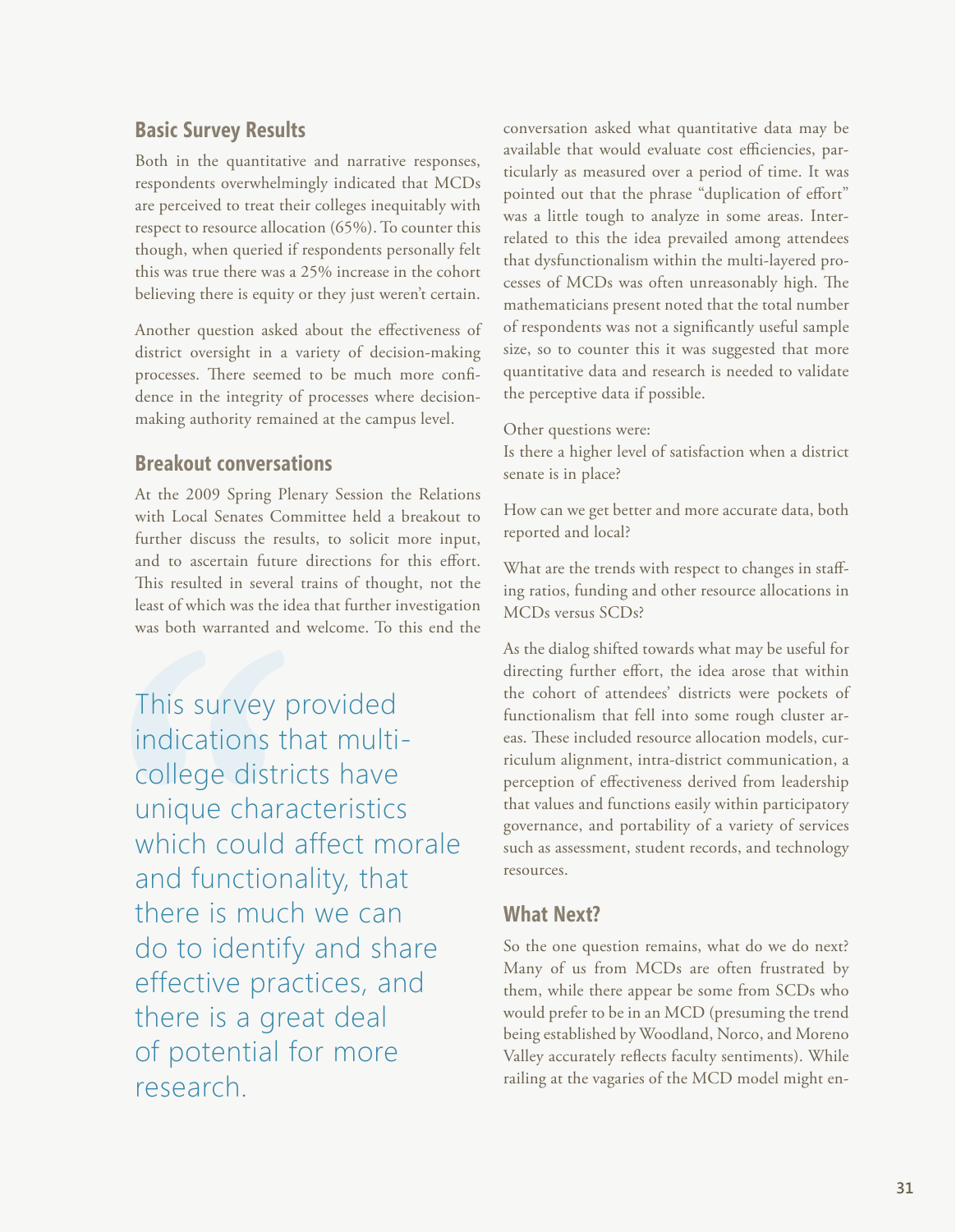gender healthy venting, a more practical use of our limited resources might be to use this data and further research to provide insights on how to be more effective in costs and use of time; on how to operate with less angst and better morale; on how to better serve our students by copying the good, avoiding the bad, and outright eliminating the ugly.

The following are two areas of future effort that are indicated by both the survey and the subsequent breakout.

Identification and dissemination of effective practices

- Cluster areas of focus can include curriculum processes and alignment, academic/educational planning across the college boundaries, intra-district communication, local and district leadership values and functions, effective use of centralization and scale, and service portability.
- w The identification of a variety of MCDs and SCDs that do one or more of these cluster areas well may require additional research, although we did identify several faculty present at the breakout that seem to have developed effective practices in one or more of these cluster areas.
- Once some of these have been identified we can conduct follow-up interaction to identify and document these practices.
- Then, based upon these results, we can present findings in the manner most appropriate to them.

Further research suggestions include:

- w Gather reported and local data from a variety of sources
- Validate perceptive data with quantitative data (e.g., colleges do receive inequitable resources within MCDs)
- $\bullet$  Use comparative data to ascertain potential differences in functional patterns between MCDs and SCDs, and potential trends related to common Academic Senate issues such as funding ratios to faculty, staff and administrator ratios, accreditation challenges, technical visit requests, turnover rates, etc.

This survey provided indications that multicollege districts have unique characteristics which could affect morale and functionality, that there is much we can do to identify and share effective practices, and there is a great deal of potential for more research.

- Identify patterns validating efficiencies found within MCDs and SCDs to include some common basic costs such as the cost to operate an MCD Board of Trustees versus several SCD Boards.
- Conduct a comparative qualitative morale survey data between MCDs and SCDs.
- Collect and analyze scale effectiveness data (e.g., ability to pass bonds or influence other local issues)

In summary, while to some the multi-college district model has many shortcomings, the pragmatic reality is they are likely here to stay and may become even more prevalent. This survey provided indications that multi-college districts have unique characteristics which could affect morale and functionality, that there is much we can do to identify and share effective practices, and there is a great deal of potential for more research. Given the many uninvited external entities looking to study us in the interests of fixing us, it is a shame we can't find a way to guide their efforts to meet our efforts.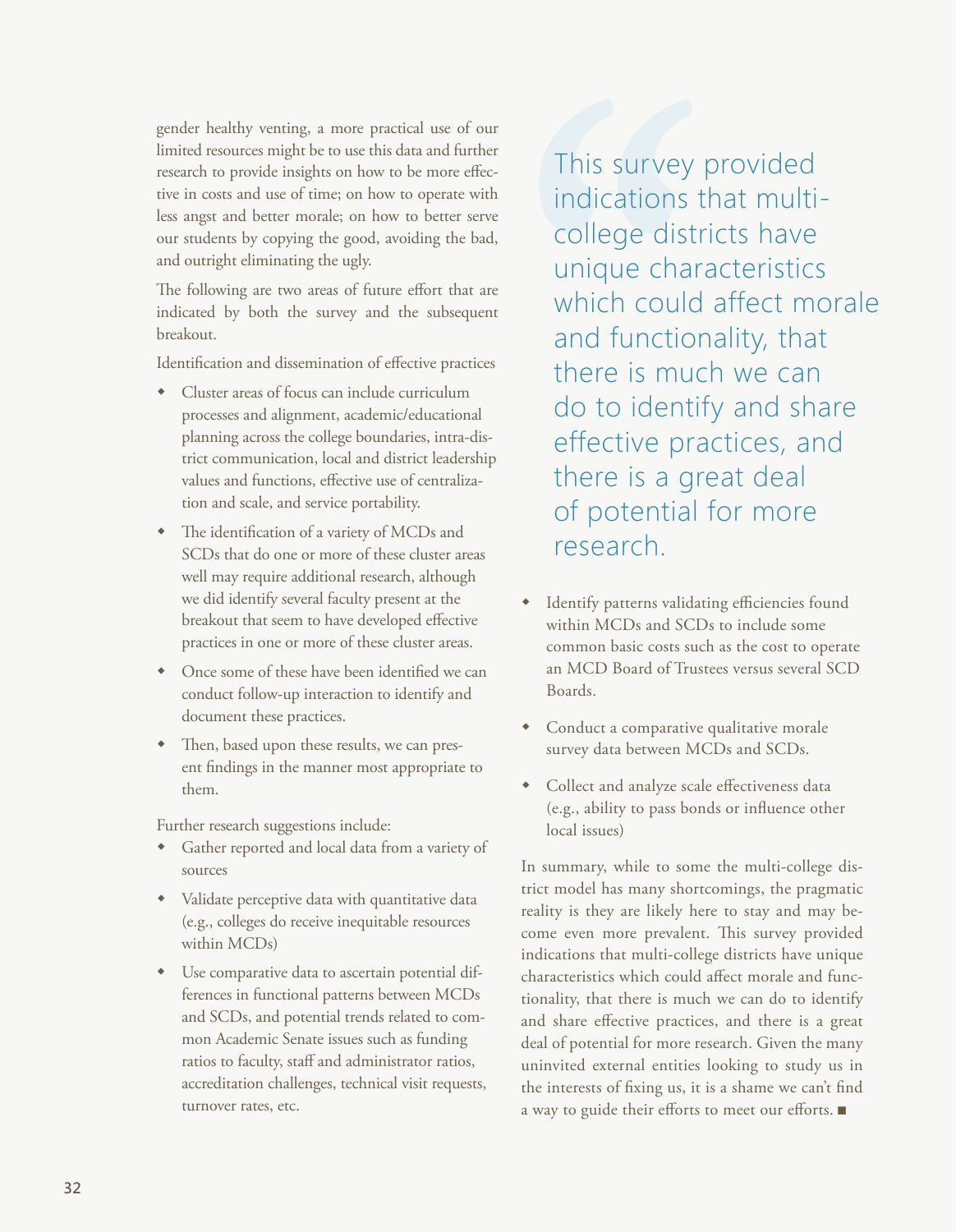# <span id="page-32-0"></span>Academic Programs without Homes

BY WHEELER NORTH, EXECUTIVE COMMITTEE MEMBER

any colleges have certificate and degree programs that may be parentless<br>in that they belong to no one depart-<br>ment or division because they span<br>a diverse organized range of courses<br>across many disciplines. Some of these any colleges have certificate and degree programs that may be parentless in that they belong to no one department or division because they span a diverse organized range of courses education certificate patterns designed to fulfill transfer-institution general education (GE) requirements, interdisciplinary studies, areas of emphasis, and customizable certificates or degrees designed around a group of multiple discipline course offerings that meet community or industry needs. The purpose of this article is to initiate some local conversations to help colleges ensure all of their programs fulfill students' needs with the highest of standards.

Here are some questions to consider as you engage in these conversations about "homeless" academic programs.

- Have you thought about how to take care of them?
- Who is their faculty advocate–their champion through times good and bad?
- Who is responsible for conducting the program reviews for these programs?
- Who is responsible for developing and assessing the achievement of program goals and outcomes?
- Who is responsible for implementing prerequisite, corequisite and advisory processes?
- Who is responsible for ensuring the appropriate scheduling of these courses in a manner that logically provides students access to a viable sequence of courses?
- Who is responsible for ensuring the appropriate college catalog information is maintained and updated each year?
- If assigned to a department what influence do other departments (housing the other disciplines/courses) have over these matters?
- How do you resolve course changes that impact the multiple-discipline program?
- What influence or roles should Student Services and the Articulation Officer have in these matters?
- w How does the college have the broader academic conversations about these and other programs that may fall outside of the scope of the Curriculum Committee's charge?
- How are discipline faculty engaged into these processes both formally and informally?
- How are the duties and load shared among the disciplines participating in these options?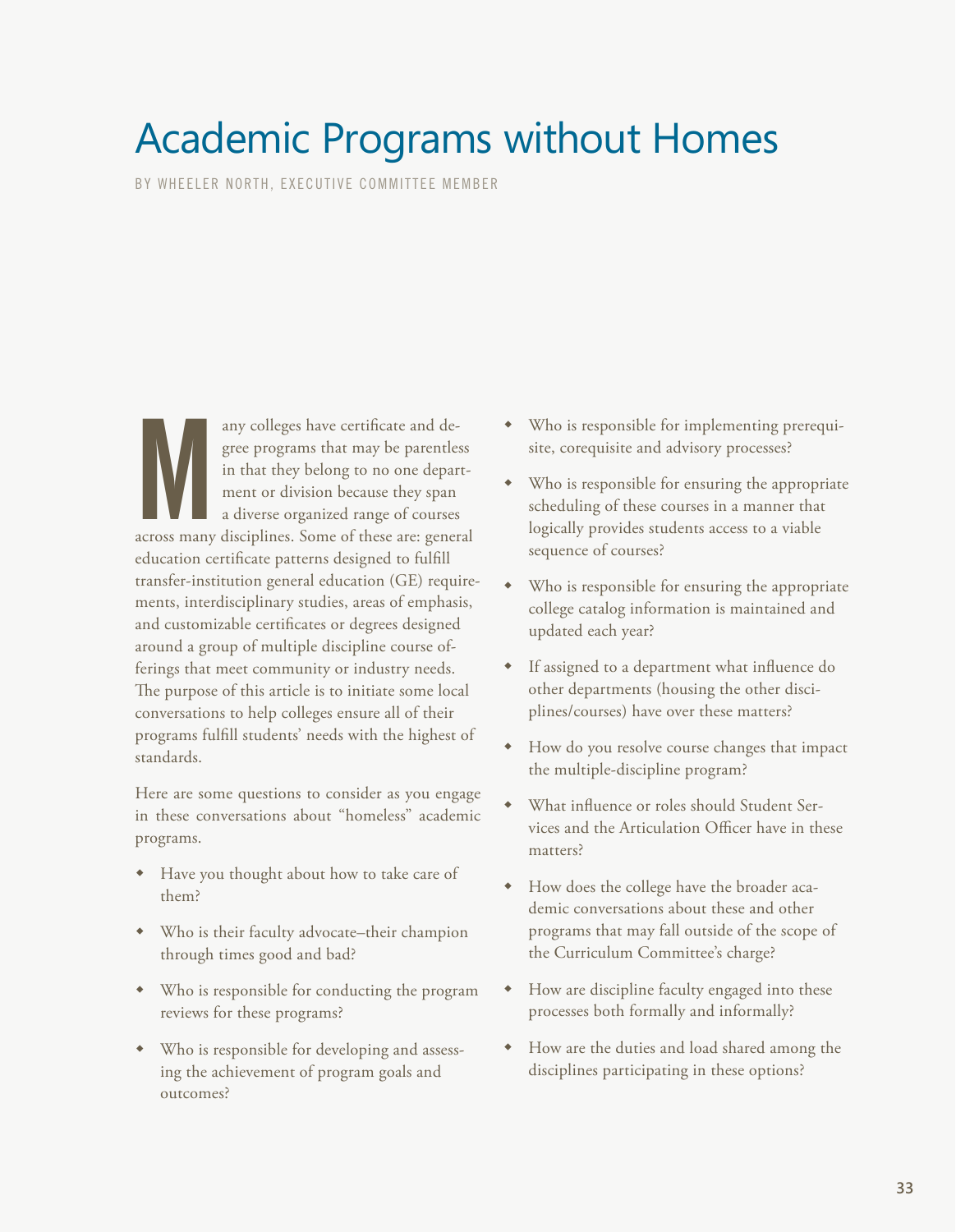- If the program elects to have distance education options, who ensures the additional parameters specific to distance education are met? (e.g. proper notification of accreditation entities, ensuring distance education support services are adequate to this program, which in some cases may need specialized counseling for most students)
- If the program suffers cutbacks or enrollment declines in one or more areas who is responsible for assessing and improving the program's viability? (e.g. one of the participant discipline's courses are challenged)

Here are some values we all agree on for all programs

- w Academically appropriate sequences or compilations of courses must exist in every program, and these must logically lead to an end goal of a certificate or degree that is demonstrated as both useful and meaningful for the intended students. Program and Course Approval Handbook, Criteria A and C pg. 3 (CCCCO 2009)
- Program development includes discipline faculty involvement (Title  $5$  \$53200(c)) and in fact should be driven by faculty with external influences being limited to providing support and ensuring compliance if appropriate (e.g. external accrediting requirements, articulation needs, etc.)
- Programs are reviewed regularly in periods not to exceed two years for CTE courses (CEC §78016) while all courses must have "an ongoing systematic review" which means at least once in every six year accreditation cycle (AC-CJC 2004 Accreditation Standard IIA.2(e). However many colleges operate with shorter cycles, ones that may coordinate with other college planning and differing levels of review (e.g. updates versus full review)
- Program and course curriculum are recommended by Curriculum Committees and ap-

Academically appropriate sequences or compilations of courses must exist in every program, and these must logically lead to an end goal of a certificate or degree that is demonstrated as both useful and meaningful for the intended students.

proved by Boards, and ultimately the Chancellor's Office in the case of programs. (Title 5 §55002) But faculty must have primacy in the planning, development and assessment of all curriculum be they courses or programs. (Title 5 §53200(c))

- w Programs meet valid student and community needs per the Program and Course Approval Handbook Criteria B pg. 3 (2009, CCCCO)
- The college must have the resources and means to adequately offer and maintain the program. (Program and Course Approval Handbook Criteria D pg. 5 (2009, CCCCO))
- Our programs remain compliant with all laws, regulations and other obligations. (Program and Course Approval Handbook Criteria E pg. 5 (2009, CCCCO))

## **Some Options to Consider**

 $\bullet$  Host program in existing committee or department–If the program is primarily composed of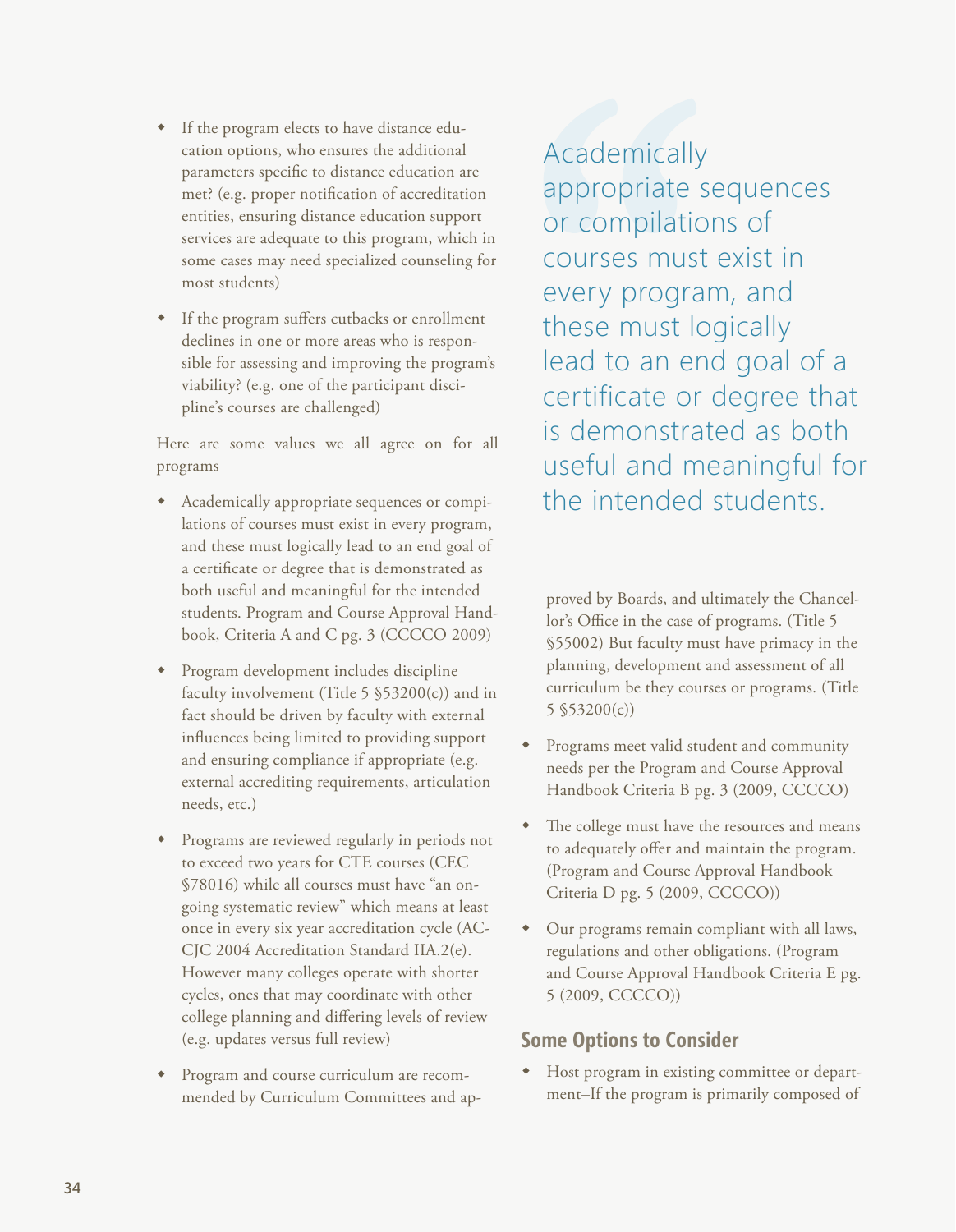courses from one discipline, or related disciplines within one department this is a logical option in terms of functionality.

- Create new specialized committee/group This might be a logical option for a widely diverse pattern such as a GE pattern, or variable GE pattern certificate designed to meet a variety of transfer options by allowing some selectable choices based upon the student's intended transfer choices.
- Articulation Officer and Student Services are critical players in sustaining these– For a variety of reasons far too numerous to fully elucidate in this short article, these players must be included in the development and sustainment of all programs; but in particular, these homeless programs tend to be used widely by a large cohort of students be they transfer, career or self fulfillment bound.

In summary, for a variety of recent and long-standing reasons we now have a growing sector of educational options that do not necessarily easily fit into the traditional (department = discipline = related-programs) model. But these options must be sustained to the same exact high standards that we expect of all our programs, they must remain flexible and responsive, and they must consistently and demonstrably meet our student's needs. Therefore colleges must engage in and evolve processes that will promote these goals while upholding the underlying principles inherent to all our programs.

### **Some references:**

Program and Course Approval Handbook (2009, CCCCO)

*[http://www.cccco.edu/SystemOffice/Divisions/Aca](http://www.cccco.edu/SystemOffice/Divisions/AcademicAffairs/CreditProgramandCourseApproval/ReferenceMaterials/tabid/412/Default.aspx)[demicAffairs/CreditProgramandCourseApproval/Ref](http://www.cccco.edu/SystemOffice/Divisions/AcademicAffairs/CreditProgramandCourseApproval/ReferenceMaterials/tabid/412/Default.aspx)[erenceMaterials/tabid/412/Default.aspx](http://www.cccco.edu/SystemOffice/Divisions/AcademicAffairs/CreditProgramandCourseApproval/ReferenceMaterials/tabid/412/Default.aspx)*

The Course Outline of Record: A Curriculum Reference Guide (2008, ASCCC)

*[http://www.asccc.org/Publications/Papers/CourseOut](http://www.asccc.org/Publications/Papers/CourseOutline_Reference08.html)[line\\_Reference08.html](http://www.asccc.org/Publications/Papers/CourseOutline_Reference08.html)*

Program Review: A Faculty Driven Process (1995, ASCCC)

*[http://www.asccc.org/Publications/Papers/Program\\_re](http://www.asccc.org/Publications/Papers/Program_review.html)[view.html](http://www.asccc.org/Publications/Papers/Program_review.html)* <sup>g</sup>